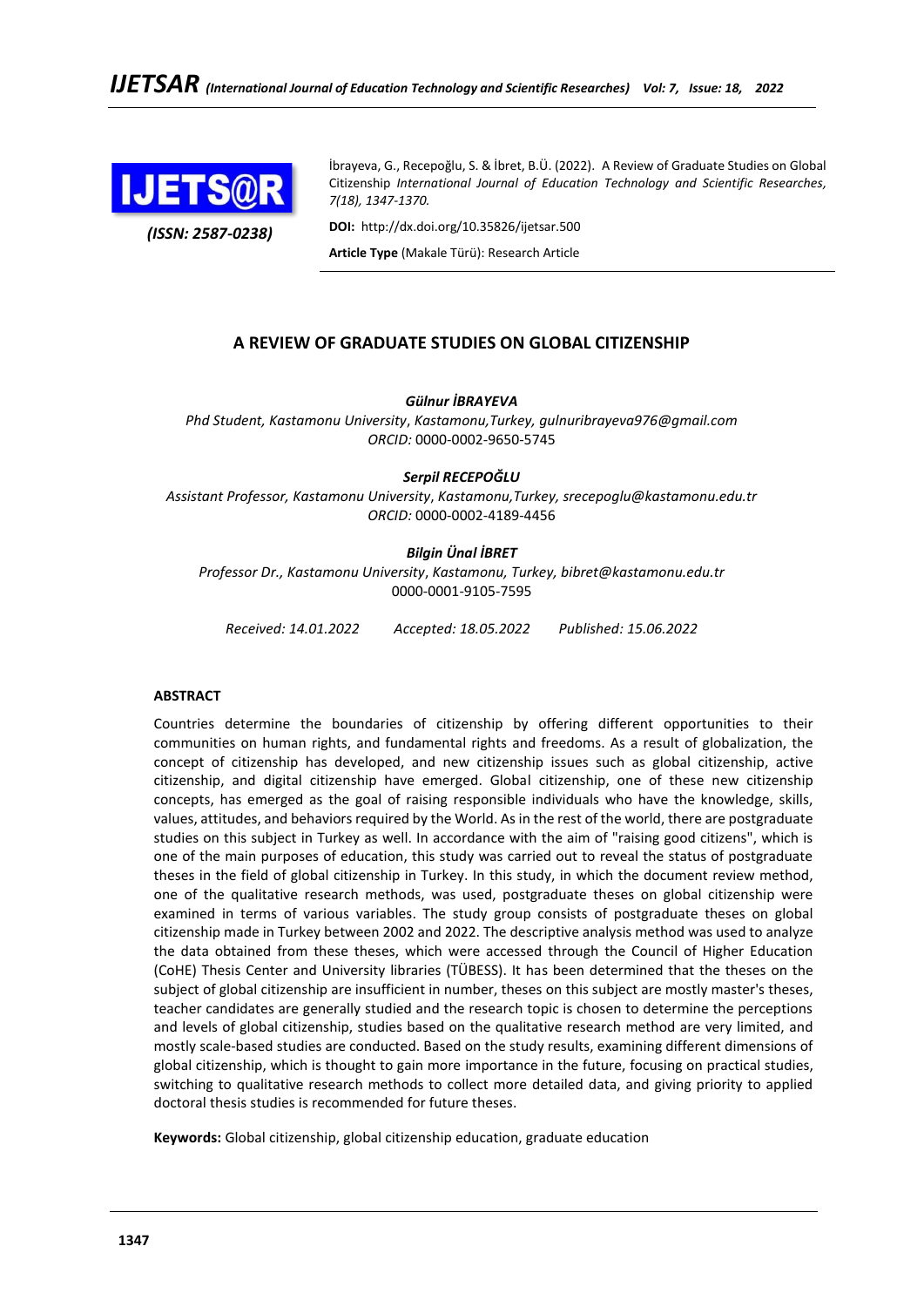#### **INTRODUCTION**

Developments in science and technology have brought globalization along. With the effect of globalization, restructuring has become necessary for many issues including political, social, and economic. The definition of the concept of citizenship is also changing as a result of globalization; new types of citizenship such as effective citizenship, global citizenship, digital citizenship, etc. are emerging. Researchers have made various definitions of global citizenship. According to Reysen et al. (2012), global citizenship means accepting and caring about differences, acting to make the world more livable, and protecting the environment. While Dower (2008) explains global citizenship as individuals being aware of their international responsibilities and duties, Ersoy (2013) defines it as creating an international sense of belonging that concerns all humanity. In another definition, global citizenship is expressed as not expecting individuals to act by leaving their own identity aside, but to add a global layer to the responsibilities and duties brought by self-identity (Israel, 2015). According to these definitions, global citizenship can be explained as acting as an individual with a sense of responsibility towards global events and problems. Undoubtedly, education is the most significant way of raising global citizens. Raising individuals with the knowledge, skills, values, attitudes, and behaviors required by the global world requires schools to develop a new vision. Therefore, an education that gives importance to the individual, focuses on the learner, is based on humanitarian and universal values, and provides the knowledge, skills, and behaviors required by the global world gains importance. However, it is emphasized that our humanity will develop if individuals are raised to respect other people's thoughts and moral choices and are educated in a way to recognize the power of common global values that will increase their knowledge and participation in society through global citizenship education.

The most significant program in terms of global citizenship among the educational programs is undoubtedly the Social Studies Curriculum. With the effect of globalization, raising citizens at the national level and world citizens has become a significant dimension of social studies education (Bulut et al., 2013). The aim of social studies education is to raise global citizens who are sensitive to the problems of the world, who seek solutions to these problems, and who are aware of their responsibilities (Evans, 1987). Incorporating controversial topics in social studies into global citizenship education will help students acquire a set of skills and values that will prepare them for the 21st century and support them in developing awareness of global citizenship (Oxfam, 2006). As citizens of the 21st century, they need to be responsible and responsive to the many complex issues of health, the environment, peace or economic security, and global and local issues. The changing global context requires students to develop their knowledge, skills, qualifications, and commitment to global citizenship today. In the study conducted by Öztürk (2022), on controversial issues, it is seen that the reasons for students to include controversial topics in the social studies course are to learn about controversial issues, to become conscious about these issues, to use the freedom of thought and to learn values through these issues.

Various studies examining postgraduate theses on social studies education have been found in the literature (Aksoy et al., 2009; Canbulat et al., 2016; Geçit & Kartal, 2010; Oğuz-Haçat & Demir, 2018; Oruç & Ulusoy, 2008).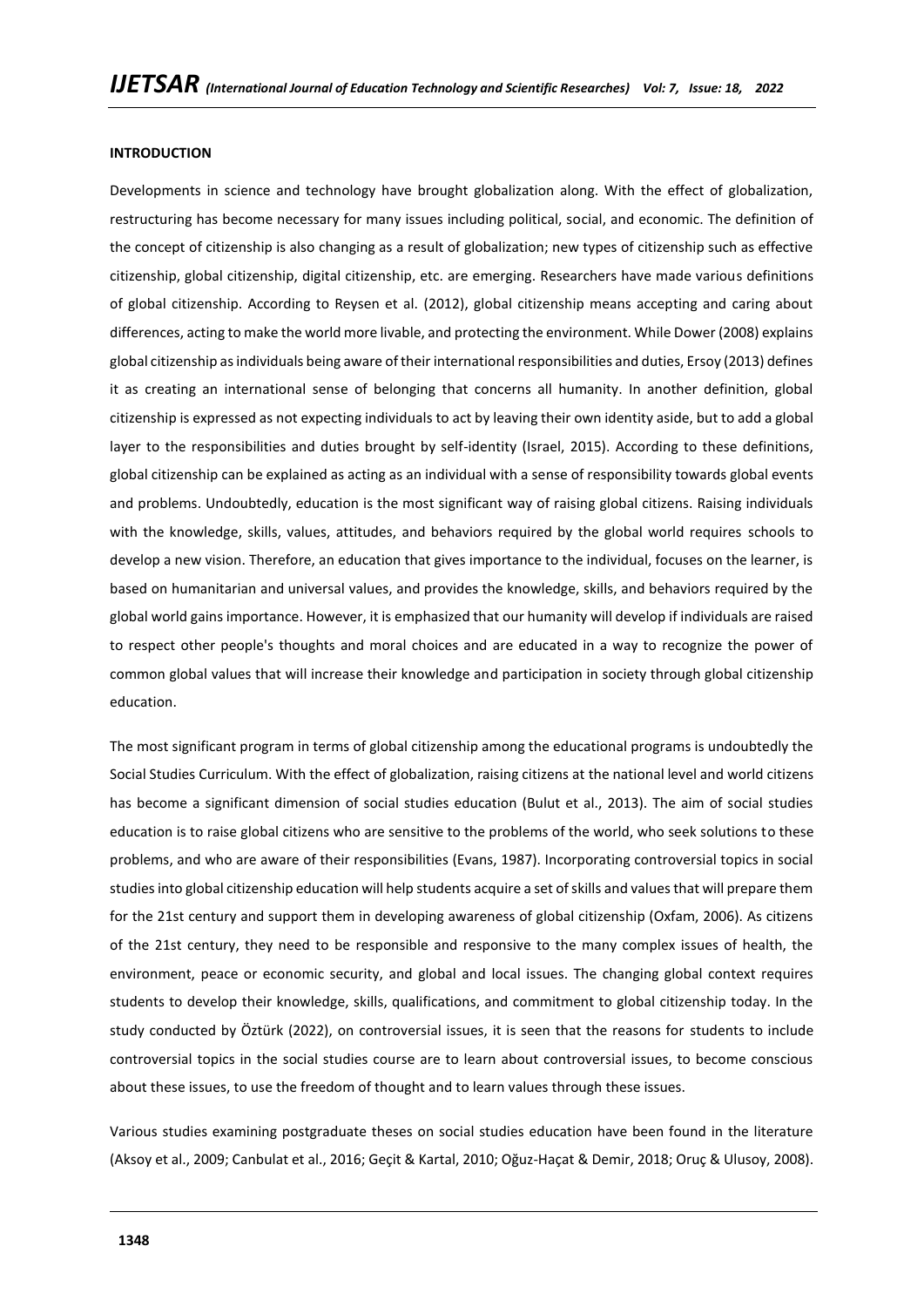Today, global citizenship issues are mostly examined in the field of social studies education. For this reason, firstly, the literature was reviewed to determine the postgraduate theses on global citizenship in the field of social studies education. In this context, it has been determined that the postgraduate theses in the field of citizenship and human rights education were discussed by Gürdoğan-Bayır et al. (2018). Sönmez et al. (2009) examined the postgraduate theses prepared in the field of citizenship and human rights education. Kayaalp and Karameşe (2020) examined the trends in postgraduate theses on "Citizenship" prepared within the scope of social studies education in Turkey. While there are studies examining the theses on citizenship, albeit a small number, there is no study examining the postgraduate theses on global citizenship within the scope of social studies education. Therefore, it is considered that the current study will provide new and alternative subject diversity to researchers studying citizenship and will be a guide in terms of contributing to the development of methods applied to this subject.

One of the most significant benefits of graduate studies to the literature is to present solutions to researchers by presenting current developments, practices, or deficiencies. In this respect, it is essential to reveal the status of graduate studies on global citizenship, especially in the field of social studies, in terms of understanding the subject. In this regard, this study aims to examine the postgraduate theses on global citizenship in Turkey in terms of various variables and to determine the trends in the theses. For this purpose, answers to the following questions were sought in the study:

In postgraduate theses on global citizenship written in Turkey,

- 1. What is the distribution by fields
- 2. What is the distribution by postgraduate levels
- 3. What is the distribution by publication years
- 4. What is the distribution by methods used
- 5. What is the distribution by universities
- 6. What is the distribution by study group
- 7. What is the distribution by data collection tools
- 8. What is the distribution by research topics

### **METHOD**

### **Research Model**

In this study, a qualitative research method was used. In this study, which was carried out to examine postgraduate theses on global citizenship, document analysis, one of the qualitative research methods, was used. Document analysis includes the review of written materials about the events and phenomena that are intended to be investigated. In qualitative research, documents are important sources of information that should be used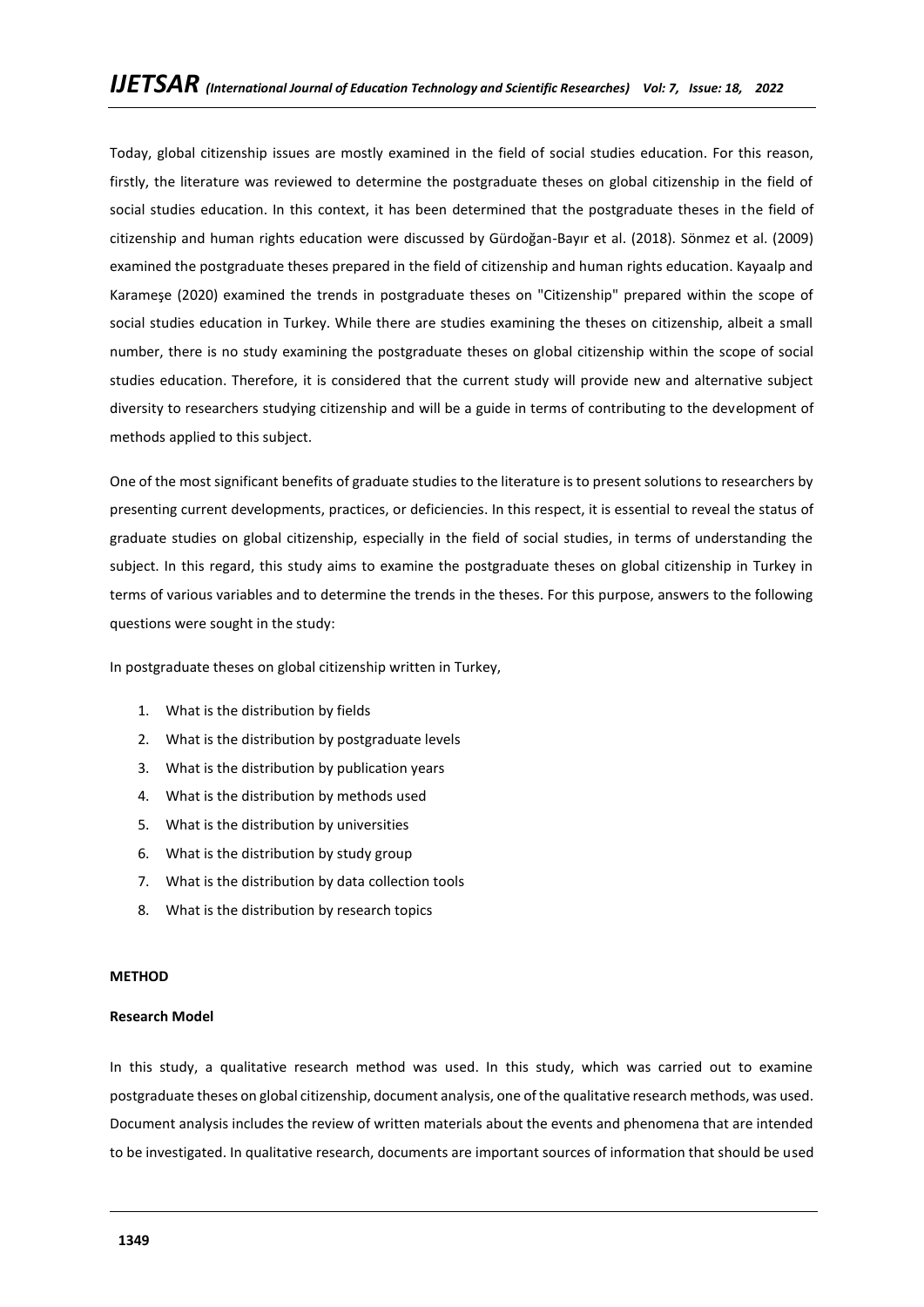effectively. The researchers can obtain the data they need in these researches without the need for interviews or observations (Yıldırım & Şimşek, 2016).

In the study, postgraduate theses on global citizenship written between 2002 and 2022 in Turkey were examined. Criterion sampling, one of the purposeful sampling methods, was used to determine the sample of the study. Purposeful sampling is a sampling technique that utilizes specific criteria to select a particular sample (Büyüköztürk et al., 2009).

### **Data Collection**

As this study aims to examine postgraduate theses, as the first step of the data collection process, a detailed search was carried out using the keyword "Global Citizenship" with the "advanced search" tab in the National Thesis Center on the official website of the Council of Higher Education (CoHE). As a result of the scanning, a total of 20 theses, 14 master's theses, and 6 doctoral theses, published between 2002-2022, were reached. Within the scope of the phases of the document review, the digital full texts of the reached theses were downloaded and collected in a folder. Thus, the obtained data were read by the researchers and started to be analyzed.

### **Data Analysis**

The descriptive analysis method was used to analyze the data of the theses on global citizenship. Descriptive Analysis is the processing of qualitative data within a predetermined framework by adhering to the original form of the data and making direct quotations. The main purpose of this analysis method is to convey the findings obtained to the reader in a "summarized and interpreted" way (Yıldırım & Şimşek, 2011). Quantitative data on the field, postgraduate level, year, method, university, study group, data collection tool, and the subject of the theses were obtained by calculating frequency and percentage.

The validity studies of qualitative research include processes such as long-term interaction with the study group and detailed description, especially expert review. Opinions were taken from two field experts, an assessment and evaluation expert and a social studies education expert, at every stage of the research, especially during the analysis of the data. The 20 theses examined in this study were read over and over again, divided into categories, and the determined categories were reviewed at each stage.

In the reliability phase of the study, consistency examination and validity examination procedures followed in qualitative research were followed (Yıldırım and Şimşek, 2011). For the consistency analysis, expert opinion (an associate professor from the field of Social Studies whose field of study is citizenship education) was taken to confirm whether the categories created according to the research findings and the classification within the category were suitable. Miles and Huberman's (1994) formula Reliability = Consensus / Consensus + Disagreement x 100) was used to calculate the consensus and disagreement between researchers and experts. As a result of the reliability analysis, the reliability of the study was calculated as 93%.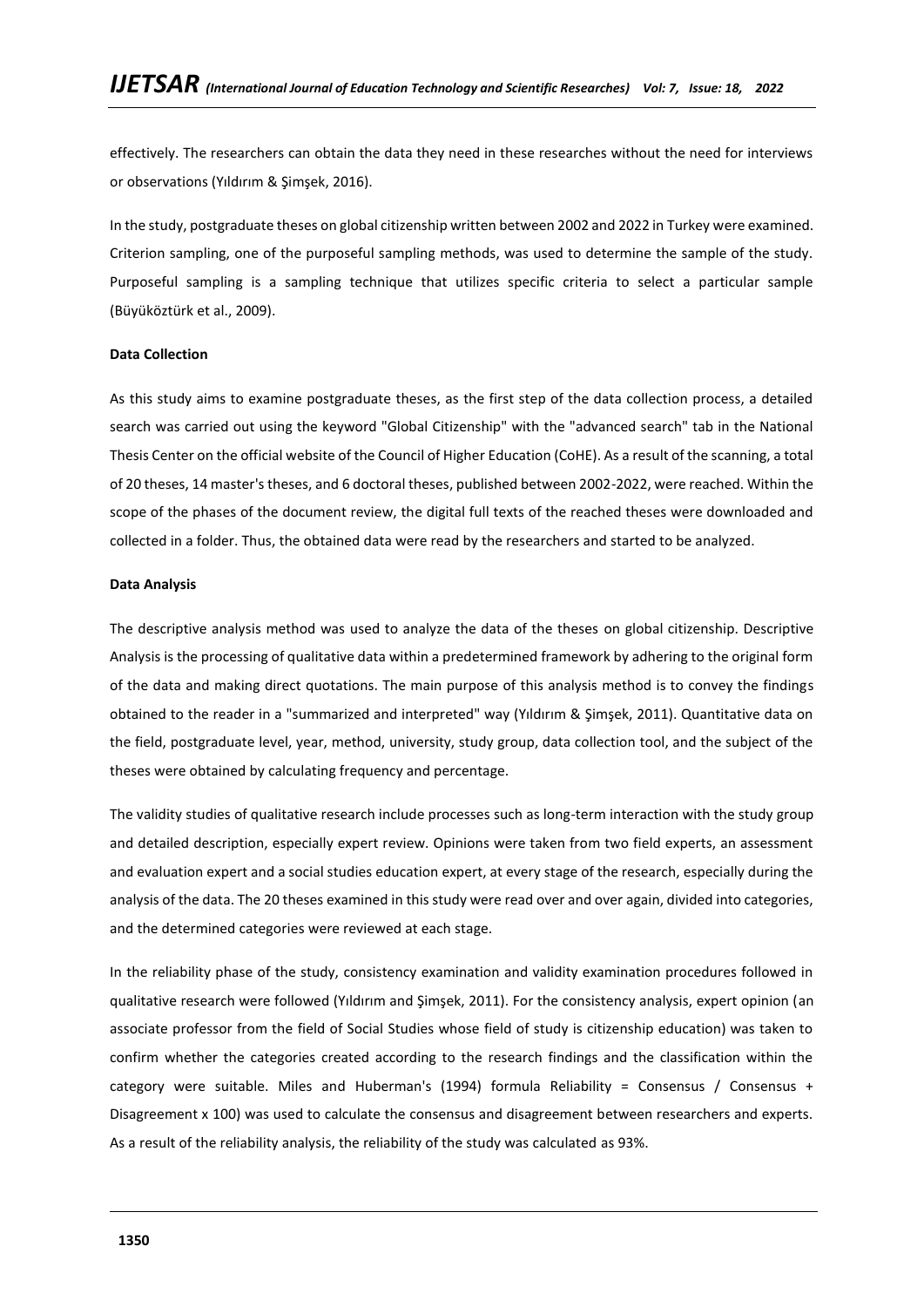# **FINDINGS**

In this section, the findings obtained regarding the sub-objectives of the study are presented and interpreted in the form of tables.

## **Findings Related to The First Sub-Problem**

In this section, the theses examined are classified according to the field in which they are published. The findings reached in this context are shown in the table as frequency and percentage values (Table.1).

| <b>Table 1.</b> Distribution of Theses on Global Citizenship by Fields of Publishing |    |     |  |
|--------------------------------------------------------------------------------------|----|-----|--|
| <b>Field</b>                                                                         |    | %   |  |
| Social Studies Education                                                             | 9  | 45  |  |
| Classroom Teaching                                                                   | 4  | 20  |  |
| <b>Preschool Teaching</b>                                                            | 1  | 5   |  |
| <b>Educational Administration</b>                                                    |    | 5   |  |
| <b>Educational Sciences</b>                                                          | 1  | 5   |  |
| <b>Education Program</b>                                                             |    | 5   |  |
| Sociology                                                                            | 1  | 5   |  |
| <b>Physical Education</b>                                                            |    | 5   |  |
| English Language Teaching                                                            |    | 5   |  |
| <b>Total</b>                                                                         | 20 | 100 |  |

**Table 1.** Distribution of Theses on Global Citizenship by Fields of Publishing

As can be seen in Table 1, nine (45%) of the postgraduate theses on global citizenship are from the field of social studies education. It was determined that 4 studies (20%) were conducted in the field of basic education (classroom teaching). One thesis (5%) was written in each of the fields of pre-school teaching, educational administration, educational sciences, education program, sociology, and physical education. In this regard, it has been determined that the majority of theses written on global citizenship are from the field of social studies education, followed by the field of basic education, and there are few studies on this subject in different fields.

## **Findings Related to The Second Sub-Problem**

Table 2 shows the distribution of theses on global citizenship by postgraduate level.

| <b>Postgraduate Level</b> |    |     |
|---------------------------|----|-----|
| Master                    | 14 |     |
| Doctorate                 |    |     |
| Total                     | 20 | 100 |

**Table 2.** Distribution of Thesis on Global Citizenship in Social Studies Teaching by Postgraduate Level

As can be seen in Table 2, the total number of published theses on global citizenship was 20. of the theses on global citizenship, 14 (70%) are master's theses, and 6 (30%) are doctoral theses. As it is understood from these findings, the majority of the theses on global citizenship were made at the master's level.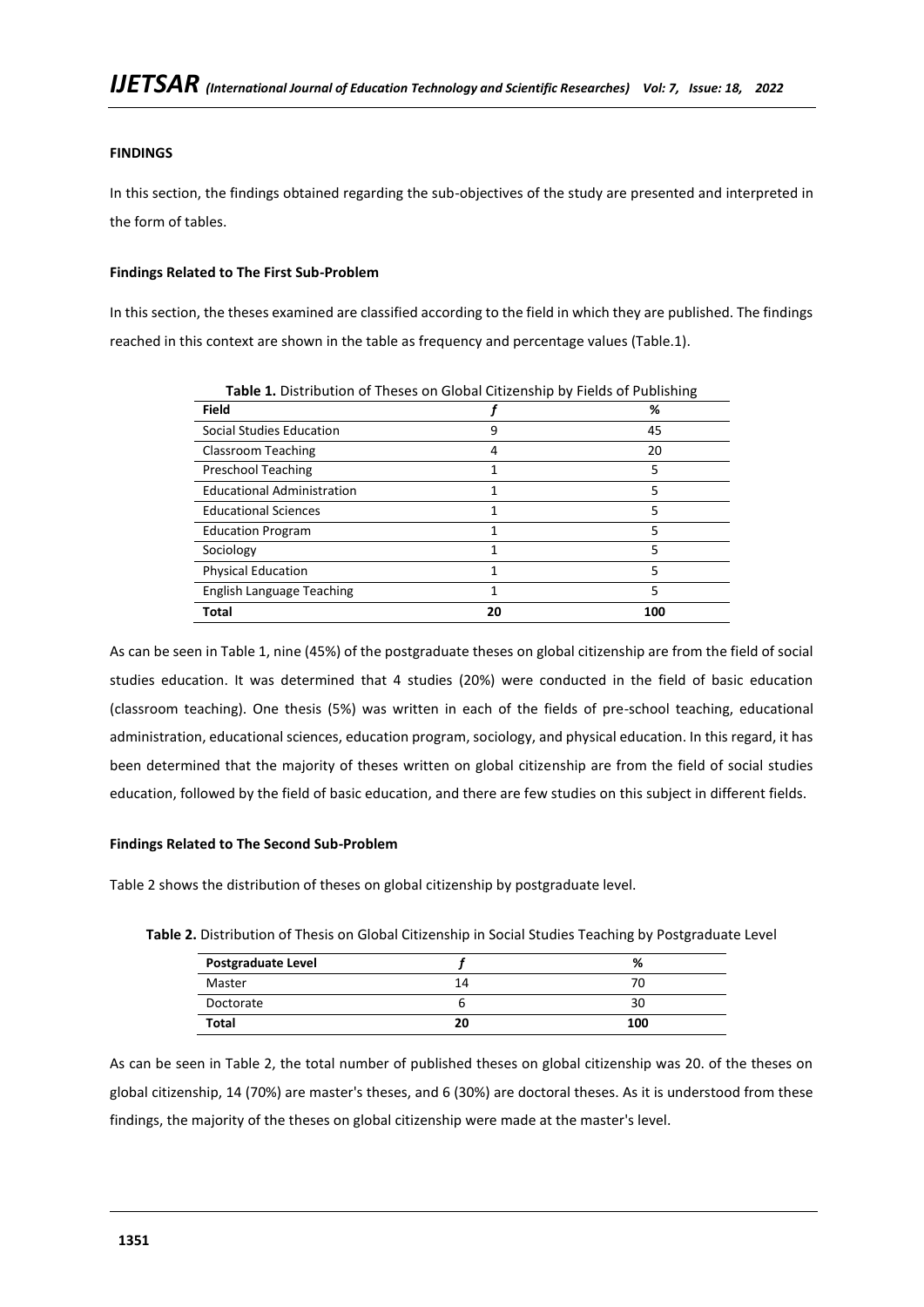## **Findings Related to The Third Sub-Problem**

Table 3 shows the distribution of theses on global citizenship by publication year.

| <b>Publication Year</b> |                | %   |
|-------------------------|----------------|-----|
| 2003                    | 1              | 5   |
| 2013                    | $\mathbf{1}$   | 5   |
| 2014                    | 1              | 5   |
| 2015                    | 4              | 20  |
| 2016                    | 1              | 5   |
| 2017                    | $\overline{2}$ | 10  |
| 2018                    | 1              | 5   |
| 2019                    | 3              | 15  |
| 2020                    | $\overline{2}$ | 10  |
| 2021                    | 2              | 10  |
| 2022                    | $\overline{2}$ | 10  |
| <b>Total</b>            | 20             | 100 |

**Table 3.** Distribution of Theses on Global Citizenship by Publication Year

As can be seen in Table 3, the most theses on global citizenship, four theses (20%), were published in 2015. It was determined that no postgraduate thesis was published on this subject between 2004 and 2012. As can be seen in the relevant table, the frequency of publication of theses on global citizenship has increased especially after 2013.

#### **Findings Related to The Fourth Sub-Problem**

Table 4 shows the distribution of theses on global citizenship by method used.

|               |    | . . |
|---------------|----|-----|
| <b>Method</b> |    | %   |
| Quantitative  | 10 | 50  |
| Qualitative   |    | 25  |
| Mixed method  |    | 25  |
| <b>Total</b>  | 20 | 100 |

**Table 4**. Distribution of Theses on Global Citizenship by Method Used

As can be seen in Table 4, the majority of the theses on global citizenship were carried out with quantitative research methods. The number of theses carried out with quantitative research methods is 10 (50%). It was determined that five theses were carried out with qualitative research methods and five theses were carried out with mixed research methods.

## **Findings Related to The Fifth Sub-Problem**

Table 5 shows the distribution of theses on global citizenship by universities.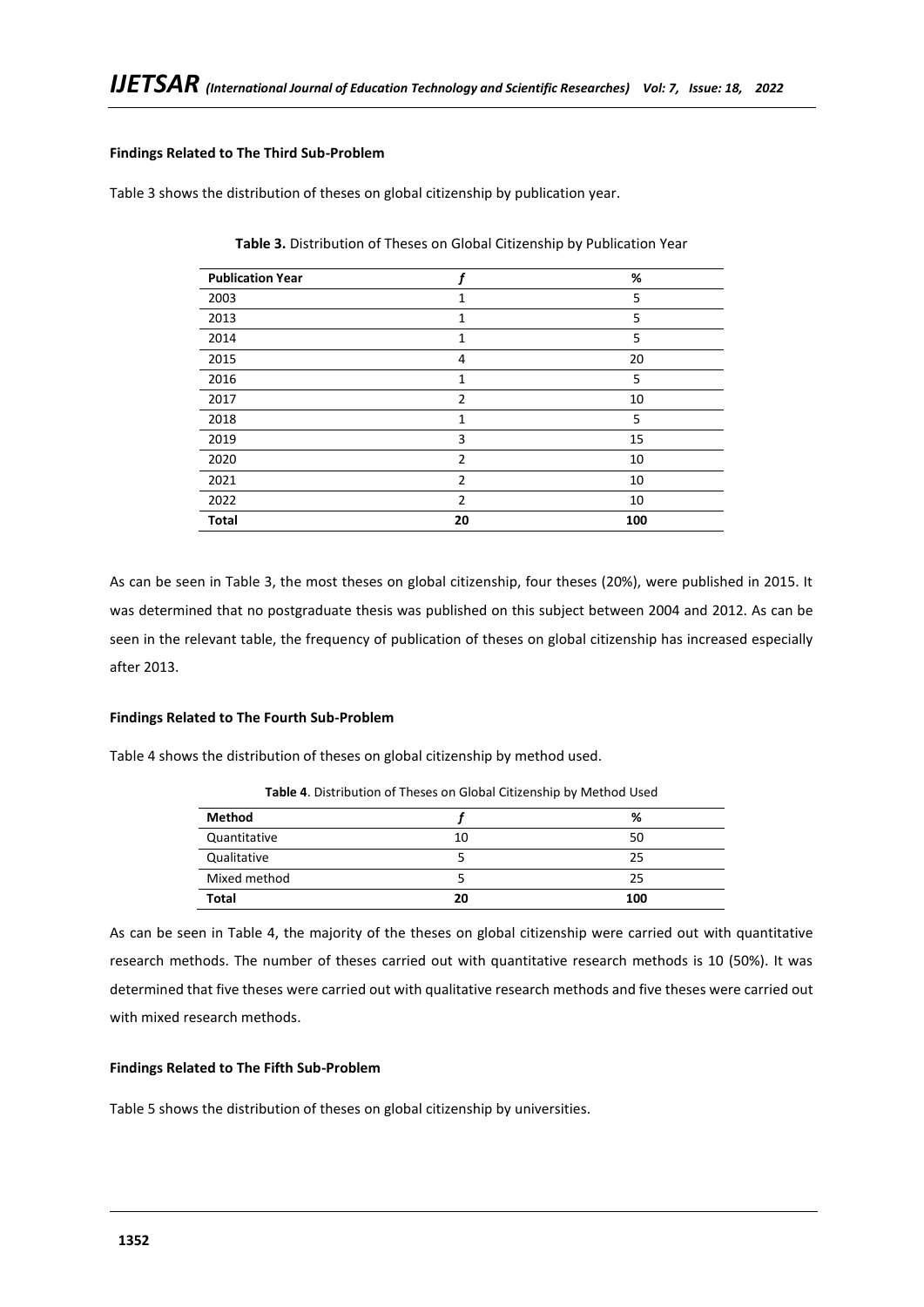| <b>University</b>                    |                | %   |
|--------------------------------------|----------------|-----|
| Anadolu University                   | 3              | 15  |
| Dumlupinar University                | $\overline{2}$ | 10  |
| Middle East Technical University     | 1              | 5   |
| Marmara University                   | 1              | 5   |
| Gazi University                      | 1              | 5   |
| Ankara University                    | 1              | 5   |
| Nevşehir Hacı Bektaş Veli University | 1              | 5   |
| Ahi Evran University                 | 1              | 5   |
| <b>Firat University</b>              | $\mathbf{1}$   | 5   |
| İnönü University                     | 1              | 5   |
| Zonguldak Bulent Ecevit University   | $\mathbf{1}$   | 5   |
| Eskisehir Osmangazi University       | 1              | 5   |
| Amasya University                    | 1              | 5   |
| Dumlupinar University                | 1              | 5   |
| <b>Ataturk University</b>            | 1              | 5   |
| Canakkale Onsekiz Mart University    | 1              | 5   |
| <b>Bahcesehir University</b>         | 1              | 5   |
| Total                                | 20             | 100 |

### **Table 5.** Distribution of Theses on Global Citizenship by Universities

As can be seen from Table 5, it has been determined that the theses on global citizenship were published in 17 different universities. Among these universities, most thesis on global citizenship was published at Anadolu University with 3 theses (15%). It was determined that 2 theses (10%) on global citizenship were published at Dumlupınar University, and one thesis on global citizenship was published in each of the other 15 universities. As can be seen in Table 5, the number of theses on global citizenship is limited and has been carried out only in certain universities.

### **Findings Related to The Sixth Sub-Problem**

Table 6 shows the distribution of theses on global citizenship by study group.

| <b>Study group</b>    |    | %   |
|-----------------------|----|-----|
| Teacher candidate     | 6  | 30  |
| Teacher               |    | 25  |
| Student               | 4  | 20  |
| Administrator         | າ  | 10  |
| Document              |    | 10  |
| <b>Faculty Member</b> |    |     |
| <b>Total</b>          | 20 | 100 |

**Table 6.** Distribution of Theses on Global Citizenship by Study Group

As can be seen in Table 6, most of the postgraduate theses on global citizenship were carried out with teacher candidates (f=6; 30%). While the prospective teachers were followed by teachers (f=5; 25%), students (f=4; 20%), administrators (f=2; 10%), and documents (f=2; 10%), respectively. The least number of theses were carried out with faculty members (f=1; 5%).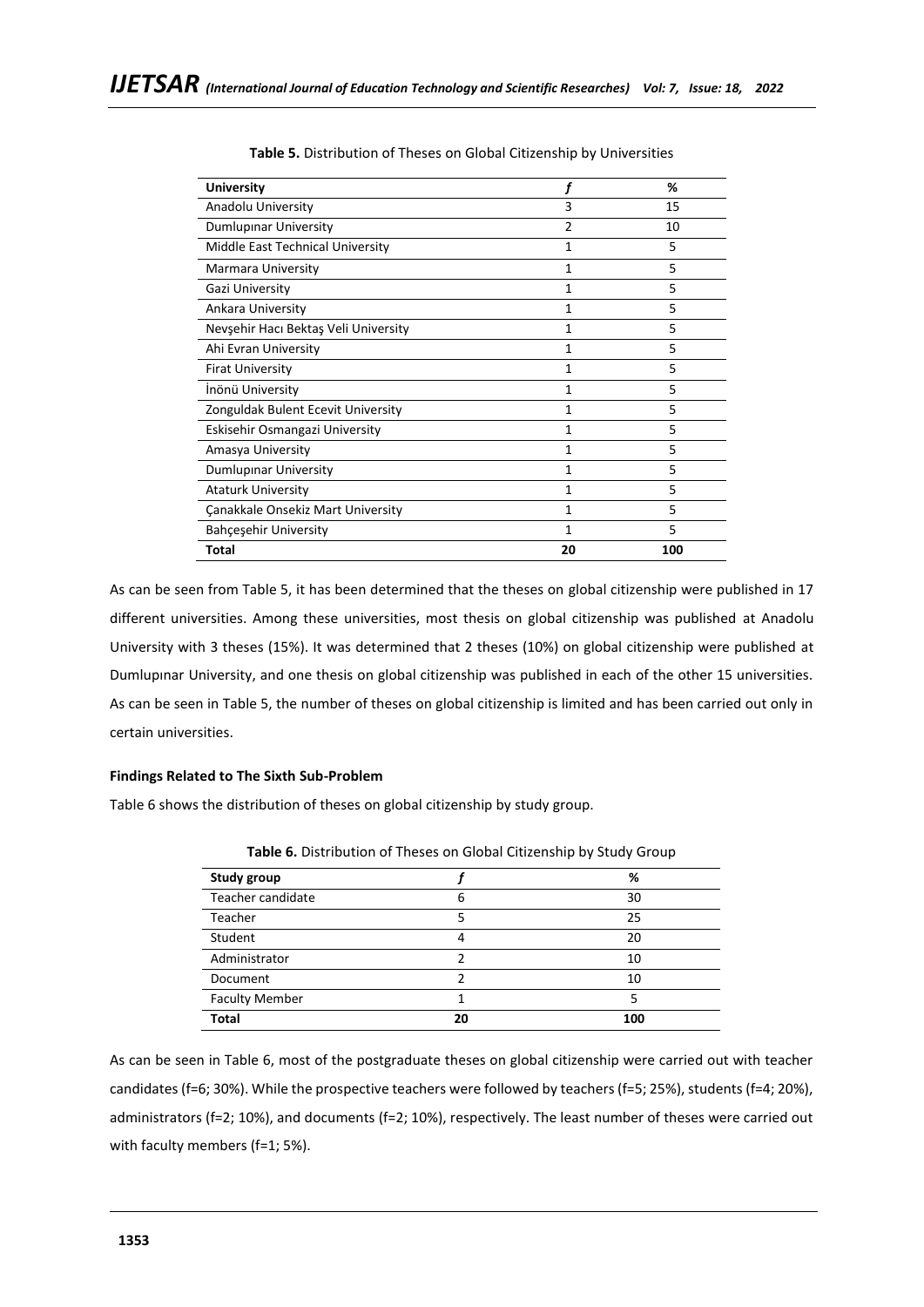## **Findings related to the seventh sub-problem**

Table 7 shows the distribution of theses on global citizenship by data collection tools.

### **Table 7.** Distribution of Theses on Global Citizenship by Data Collection Tools

| <b>Data Collection Tools</b>           |    | %   |
|----------------------------------------|----|-----|
| Scale (survey)                         | 24 | 60  |
| Semi-structured interview form         |    | 10  |
| Interview form                         |    | 7.5 |
| Document review (textbooks, curricula) |    | 7.5 |
| Open-ended survey                      |    | 2.5 |
| Observation                            |    | 2.5 |
| Research diary                         |    | 2.5 |
| Focus group discussion                 |    | 2.5 |
| Researcher field notes                 |    | 2.5 |
| Student products                       |    | 2.5 |
| <b>Total</b>                           | 40 | 100 |

As can be seen in Table 7, scales were the most preferred data collection tool in postgraduate theses on global citizenship with 60%. As a data collection tool, semi-structured interview form was used in 10% of the theses, interview form in 7.5%, and document review (textbooks, curricula) in 7.5%. It has been determined that data collection tools such as open-ended questionnaires, observation, research diaries, focus group interviews, researcher field notes, and student products are also used in theses on global citizenship.

## **Findings related to the eighth sub-problem**

Table 8 shows the distribution of theses on global citizenship by subject

| Table 8. Distribution of Theses on Global Citizenship by Subject |  |  |  |
|------------------------------------------------------------------|--|--|--|
|------------------------------------------------------------------|--|--|--|

| <b>Subject</b>                                                        |    | %    |
|-----------------------------------------------------------------------|----|------|
| Global citizenship perception and level                               | 5  | 17.2 |
| Global citizenship education                                          | 4  | 13.7 |
| Global citizenship and multiculturalism, multicultural education      | 3  | 10.3 |
| Global citizenship and values                                         | 2  | 6.8  |
| Global citizenship attitude level                                     |    | 6.8  |
| Practices in the social studies course on global citizenship          |    | 6.8  |
| Determination of the situation regarding global citizenship           |    | 3.4  |
| Global citizenship education in textbooks                             |    | 3.4  |
| Global citizenship in social studies teacher education curriculum     |    | 3.4  |
| Global citizenship and a sense of citizenship                         |    | 3.4  |
| Global citizenship and cultural intelligence                          |    | 3.4  |
| Global citizenship and environment                                    |    | 3.4  |
| Global citizenship and social entrepreneurship                        |    | 3.4  |
| Global citizenship and aggression                                     |    | 3.4  |
| Global citizenship and attitude towards the social studies course     |    | 3.4  |
| Integration of global citizenship education into educational pedagogy |    | 3.4  |
| <b>Total</b>                                                          | 29 | 100  |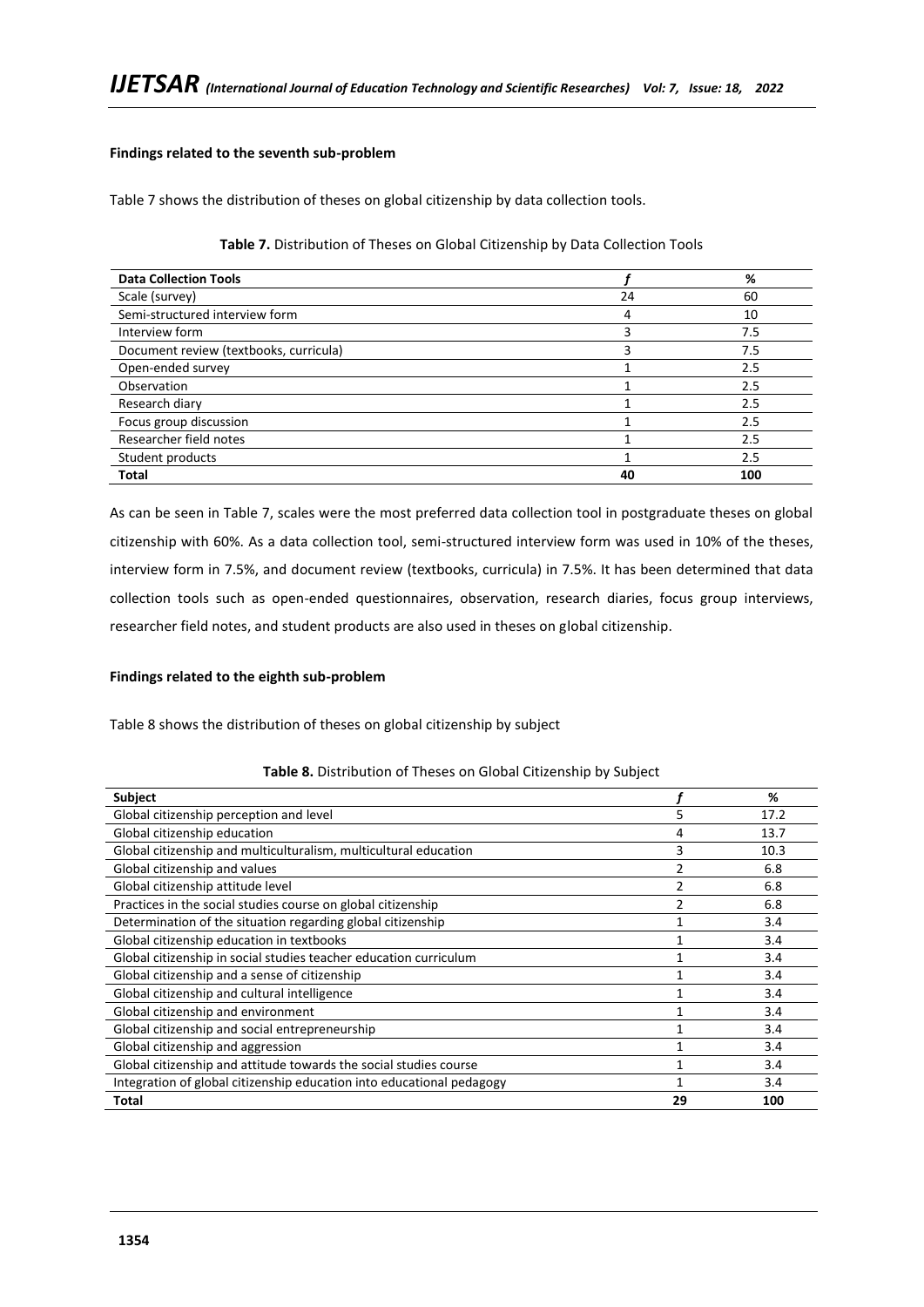As can be seen in Table 8, it was determined that the most preferred subject in postgraduate theses on global citizenship was the perception and level of global citizenship (17.2%). Then, respectively, global citizenship education, global citizenship and multiculturalism, multicultural education, global citizenship and values, global citizenship attitude level, and practices in the social studies course on global citizenship are the most discussed topics in theses on global citizenship. It was determined that the least preferred topics related to global citizenship were the determination of the situation regarding global citizenship, global citizenship education in textbooks, global citizenship in social studies teacher education curriculum, global citizenship and a sense of citizenship, global citizenship and cultural intelligence, global citizenship and environment, global citizenship and social entrepreneurship, global citizenship and aggression, global citizenship and attitude towards the social studies course, and integration of global citizenship education into educational pedagogy.

### **CONCLUSION and DISCUSSION**

This study determined that the theses on global citizenship are mostly from the field of social studies education. On the other hand, since global citizenship is a social phenomenon, it has been determined that it has been studied at the graduate level in different disciplines and education fields. It is possible to attribute the focus of the social studies field on this subject to the fact that social studies are an inclusive and interdisciplinary field of study. Similar results were obtained in the study conducted by Bayram (2021) on the examination of postgraduate theses on the use of oral and written literary products in social studies teaching. Kaymakçı and Er (2009) determined that researchers from different fields conduct studies in the field of Social Studies more than in other fields.

It was determined that the majority of the theses on global citizenship were at the master's level. It was noticed that doctoral theses that require more in-depth study are significantly less. It can be stated that the fact that the number of master's students in universities is higher than doctorate students affects this situation.

When the distribution of the theses on global citizenship published in Turkey between 2002 and 2022 is examined, it was determined that there was no thesis on this subject for a long time between 2004 and 2012; the number of theses started to increase after 2013 and reached the highest figure in 2015. With the globalization experienced due to the advances in science and technology, there have been positive developments in the concept of citizenship in the context of fundamental rights and freedoms. The fact that the current problems in the world are easily announced with the communication opportunities of the time has made the subject important and increased the social sensitivity of the countries. Thus, in parallel with the increasing sensitivity within the framework of individual rights and freedoms, studies on global citizenship gained momentum.

It was determined that the majority of the theses on global citizenship were carried out with quantitative research methods. Dilek et al. (2018) also determined that quantitative research methods were used the most in master's theses in the field of social studies education and stated that mixed-method and qualitative research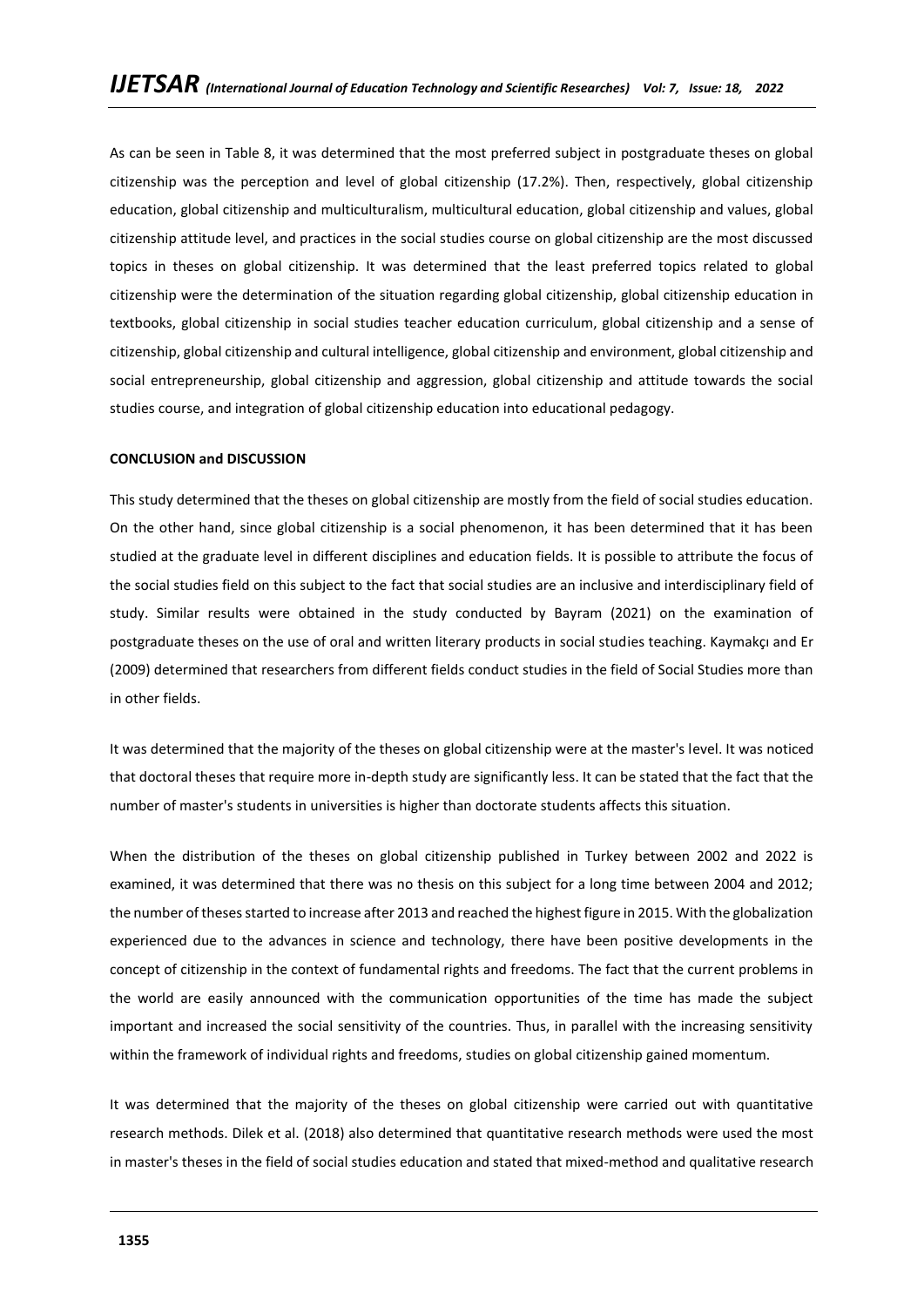methods were used less in studies compared to quantitative research methods. In parallel with this situation, it is more preferred to conduct research with quantitative methods on global citizenship, which is mostly studied in the field of social studies education, as in other theses.

It has been determined that the theses on global citizenship in Turkey are limited and studied in certain universities. The field experts related to this subject are experts trained in the fields of social studies and basic education. It is revealed that global citizenship issues are studied in universities with these experts, competent in number and having an academic culture. When the academic backgrounds of the field experts working in the education faculties of the institutions where this subject is more studied are examined, it was determined that they focus on citizenship issues and thus carry out their thesis studies.

It was determined that the theses on global citizenship were mostly carried out with teacher candidates. Göktaş et al. (2012) stated that teacher candidates are preferred more as the study group because they are more easily accessible in education faculties compared to other groups. Especially in institutions with a faculty of education, researchers prefer teacher candidates not only in global citizenship studies but also in many other studies because they are easily accessible.

Scale was the most preferred data collection tool in the postgraduate theses on global citizenship. This may be due to the greater use of the quantitative method as a research method. Dilek, et al. (2018) also found that mostly scale and survey methods are used in theses.

It was determined that the most preferred subject in postgraduate theses on global citizenship was the perception and level of global citizenship. This subject is followed by global citizenship education, global citizenship and multiculturalism, multicultural education, global citizenship and values, global citizenship attitude level, practices in the social studies course on global citizenship, and others. Based on these results, it can be stated that the diversity of subjects should be increased in global citizenship studies. By intensifying global citizenship education, especially in social studies where global citizenship is taught, students will be able to acquire certain skills and values that will prepare them for the 21st century and support their development of global citizenship awareness (Oxfam, 2006).

## **RECOMMENDATIONS**

As a result of the examination of the theses on global citizenship, the following recommendations were developed based on the research findings.

- Research topics in postgraduate theses on global citizenship should be diversified.
- The use of qualitative and mixed research methods should be increased in studies on global citizenship.
- To reach more detailed information, the study group and data collection tools should be diversified.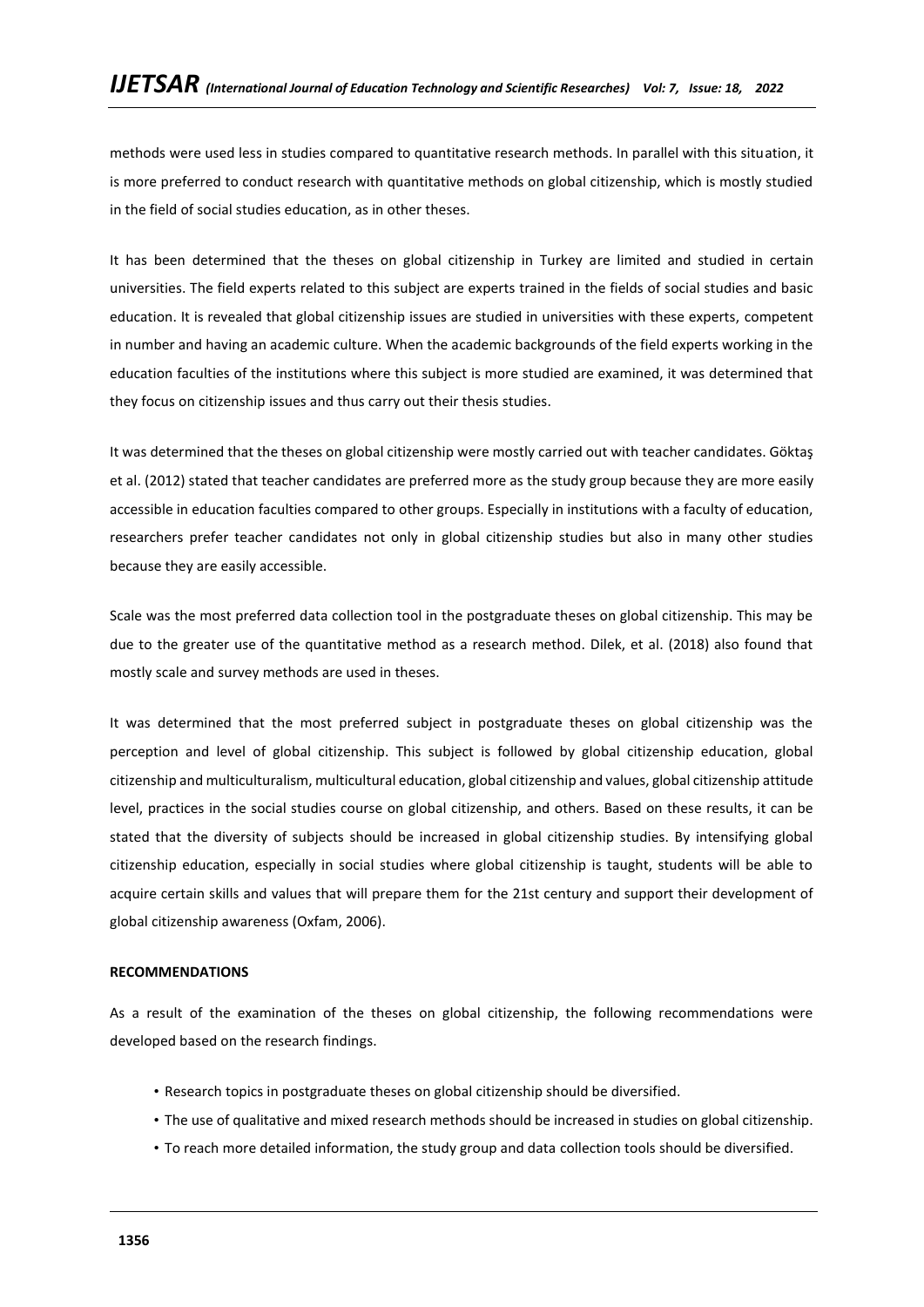• More emphasis should be placed on the postgraduate thesis on global citizenship, especially in social studies education.

- Theses should be made from the perspectives of different countries on global citizenship.
- Co-educational studies should be conducted comparing the perspectives of countries on global citizenship.

### **ETHICAL TEXT**

"In this article, the journal writing rules, publication principles, research and publication ethics, and journal ethical rules were followed. The responsibility belongs to the author (s) for any violations that may arise regarding the article."

### **Ethics committee permission information**

Since the study is a document review study, it is not included in the group of studies that require Ethics Committee Permission. Therefore, Ethics Committee Permission was not declared.

Author(s) Contribution Rate: In this study, the contribution rate of the first author is 40%, the contribution rate of the second author is 30%, and the contribution rate of the third author is 30%.

### **REFERENCES**

- Aksoy, B. Sözmez, Ö. F., Merey, Z. & Kaymakcı, S. (2009). *Sosyal bilgiler alanında yapılan yüksek lisans ve doktora tezlerinin değerlendirilmesi.* IV. Sosyal Bilimler Eğitimi Kongresi.
- Bayram, H. (2021). Sosyal bilgiler öğretiminde sözlü ve yazılı edebiyat ürünlerinin kullanımı konusunda yapılmış lisansüstü tezlerin incelenmesi. *Uluslararası Türkçe Edebiyat Kültür Eğitim Dergisi, 10*(1), 349- 369.
- Bulut, B., Çakmak, Z. & Kara, C. (2013). Global citizenship in technology age from the perspective of social sciences. Procedia- *Social and Behavioral Sciences, 10*3, 442-448.
- Canbulat, T., Avcı, G. & Sipahi S. (2016). ABD ve Kanada'da sosyal bilgiler eğitimi alanındaki tezlerin değerlendirilmesi. *Ahi Evran Üniversitesi Kırşehir Eğitim Fakültesi Dergisi (KEFAD*), 17(2), 351- 370.
- Dilek, A., Baysan, S., & Öztürk, A. A. (2018). Türkiye'de sosyal bilgiler eğitimi üzerine yapılan yüksek lisans tezleri: Bir içerik analizi çalışması. *Turkish Journal of Social Research/Turkiye Sosyal Arastirmalar Dergisi*, *22*(2).
- Dower, N. (2008). Are weall global citizens or are only some of us global citizens? The relevance of this question to education, In Abdi, A. A. And Shultz, L. (Edt*). Educating for humanrights and global citizenship*. Albany: State Unıversıty of New York Press
- Evans, C. S. (1987). Teaching a global perspective in elementary classrooms. *The Elementary School Journal*, *87*, 544-555.
- Geçit, Y., & Kartal, A. (2010). *Türkiye'deki sosyal bilgiler eğitimi araştırma konuları üzerine bir inceleme*. International Conference on New Trend in Education and Their Implications.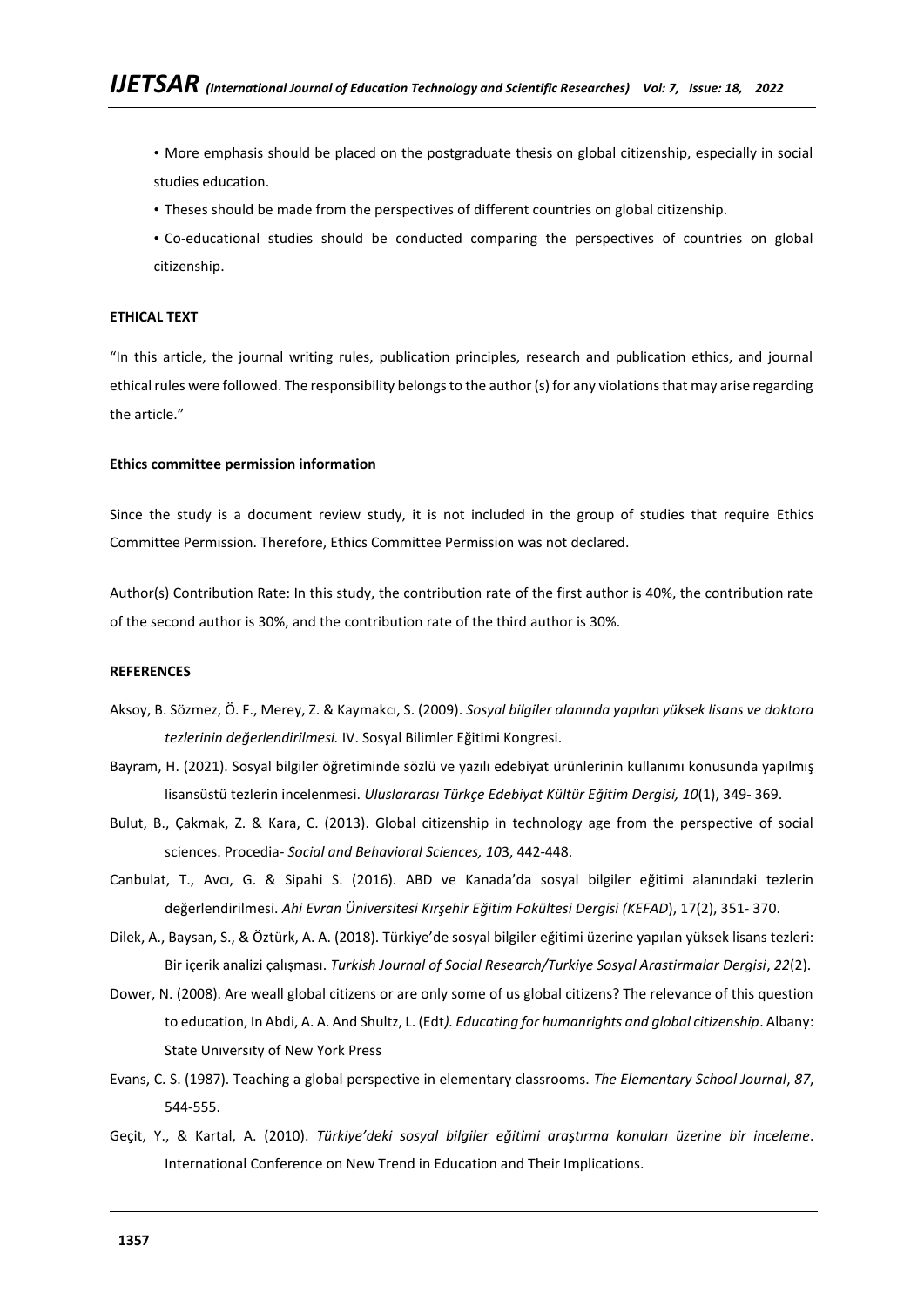- Göktaş, Y., Hasançebi, F., Varışoğlu, B., Akçay, A., Bayrak, N., Baran, M. & Sözbilir, M. (2012). Türkiye'deki eğitim araştırmalarında eğilimler: Bir içerik analizi. *Kuram ve Uygulamada Eğitim Bilimleri, 12*(1), 455-459.
- Gürdoğan-Bayır, Ö, Kılıç, Z. & Balbağ, N. L. (2018). Vatandaşlık eğitimine yönelik yapılan lisansüstü çalışmaların incelenmesi. İçinde Tay, B. (Ed.), 7. Uluslararası Sosyal Bilgiler Eğitimi Sempozyumu Bildiriler Kitabı (ss. 69- 81). Ahi Evran Üniversitesi.
- Israel, R. (2015). February g-citizen, blog[. http://www.theglobalcitizensinitiative.org](http://www.theglobalcitizensinitiative.org/)
- Kayaalp, F. & Karameşe, E. N. (2020). Türkiye'de sosyal bilgiler eğitimi kapsamında hazırlanan "Vatandaşlık" konulu lisansüstü tezlerdeki eğilimler. *Kırşehir Eğitim Fakültesi Dergisi,* 21(1), 744-785.
- Kaymakçı, S. & Er, H. (2009). Türk inkılâp tarihi ve Atatürkçülük konularının öğretimi üzerine yapılan tezlerin analizi. *Cumhuriyet Tarihi Araştırmaları Dergisi*, *5*(9), 165-180.
- Oğuz-Haçat, S., & Demir, F. B. (2018). Sosyal bilgiler eğitimi üzerine yapılan doktora tezlerinin değerlendirilmesi (2002-2018). *Avrasya Uluslararası Araştırmalar Dergisi,* 6(15), 948-973
- Oruç, Ş. & Ulusoy, K. (2008). Sosyal bilgiler öğretimi alanında yapılan tez çalışmaları. *Selçuk Üniversitesi Ahmet Keleşoğlu Eğitim Fakültesi Dergisi,* 26, 121 -132.
- Miles, M, B., & Huberman, A. M. (1994). *Qualitative data analysis: An expanded Sourcebook*. (2nded). Thousand Oaks, CA: Sage.
- Oxfam (2006). *Education for global citizenship: A guide for schools.* https://www.oxfam.org.uk/education/resources/education for global citizenship a guide-for schools.
- Öztürk, D. (2022). Controversial issues: A mixed study with middle school students. *Participatory Educational Research (PER)* Vol.9(4), pp. 1-18.
- Reysen, S., Larey, L. W., & Katzarska-Miller, I. (2012). College course curriculum and global citizenship. *International Journal of Development Educationand Global Learning*, 4, 27- 39.
- Sönmez, Ö.F., Merey, Z. & Kaymakçı, S. (2009). *Vatandaşlık and insan hakları alanında yapılan yüksek lisans and doktora tezlerinin değerlendirilmesi*. I. Uluslararası Avrupa Birliği, Demokrasi, Vatandaşlık and Vatandaşlık Eğitimi Sempozyumu.
- Yıldırım, A. & Şimşek, H. (2016). *Sosyal bilimlerde nitel araştırma yöntemleri*. Seçkin Yayıncılık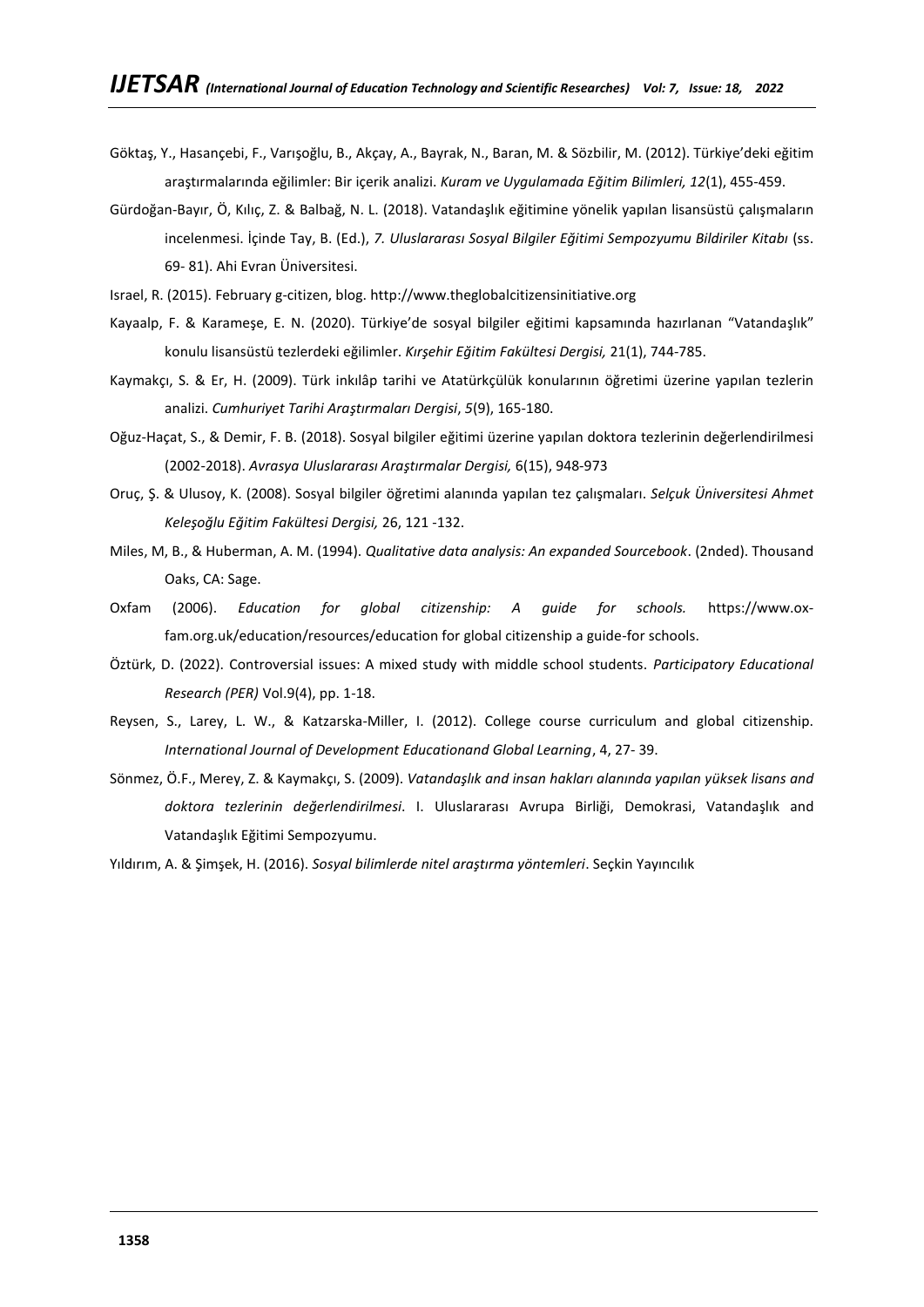# **KÜRESEL VATANDAŞLIK KONUSUNDA LİSANSÜSTÜ ÇALIŞMALARA AİT BİR İNCELEME**

# **ÖZ**

Ülke yönetimleri kendi toplumlarına İnsan hakları, temel hak ve özgürlükler konularında farklı imkânlar sunarak vatandaşlığın sınırlarını belirlemektedir. Ancak, Dünyada bilim ve teknolojide olan gelişmeler pek çok konuda olduğu gibi vatandaşlık konusunda da sınırları ortadan kaldırarak temel insan hak ve özgürlüklerini daha bilinir hale getirmiş ve ortak normlar ortaya çıkarmıştır. Böylece küreselleşme sonucunda vatandaşlık kavramı gelişerek küresel vatandaşlık, etkin vatandaşlık, dijital vatandaşlık gibi yeni vatandaşlık türleri ortaya çıkmıştır. Bunlardan birisi olan küresel vatandaşlık, daha yaşanabilir bir Dünya hedefi ile bireyin kendi öz kimliği ile birlikte dünyanın gerektirdiği bilgi, beceri, değer, tutum ve davranışlara sahip sorumlu bireyler yetiştirmek amacı ile ortaya çıkmıştır. Bu konuda Dünya genelinde olduğu gibi Türkiye'de de lisansüstü düzeyde araştırmalar yapılmaktadır. Eğitiminin temel amaçlarından birisi olan "iyi vatandaş yetiştirme" amacına uygun olarak Türkiye'de küresel vatandaşlık alanında yapılmış lisansüstü tezlerin durumunu ortaya koymak amacı ile bu çalışma yapılmıştır. Nitel araştırma yöntemlerinden dokuman incelemesi ile yapılan araştırmada küresel vatandaşlık alanında yapılmış lisansüstü tezler çeşitli değişkenler açısından incelenmiştir. Araştırmanın çalışma grubunu, Türkiye'de 2002 ve 2022 yılları arasında küresel vatandaşlık konusu ile ilgili yapılmış lisansüstü tezler oluşturmaktadır. Yüksek Öğretim Kurulu (YÖK) Tez Merkezi ve Üniversite kütüphaneleri aracılığıyla (TÜBESS) elde edilen bu tezlere ait verilerin çözümlenmesinde betimsel analiz yöntemi kullanılmıştır. Araştırma sonucunda; küresel vatandaşlık konusu ile ilgili yapılan tezlerin sayıca yetersiz olduğu, tezlerin daha ziyade yüksek lisans düzeyinde hazırlandığı, genellikle öğretmen adayları ile çalışıldığı ve araştırma konusunun küresel vatandaşlık algı ve düzeylerini belirlemeye yönelik olarak seçildiği, nitel araştırma yöntemi ile yapılan araştırmaların çok sınırlı olduğu ve daha çok ölçek kullanılarak yapılan çalışmaların olduğu görülmektedir. Araştırmadan elde edilen sonuçlardan hareketle; gelecekte daha fazla önem kazanacağı düşünülen küresel vatandaşlık konusu ile ilgili yapılacak olan tezlerde farklı boyutların incelenmesi, uygulamaya dönük çalışmalara ağırlık verilmesi, daha detaylı veri toplayabilmek amacıyla nitel araştırma yöntemlerinin tercih edilmesi ve uygulamalı doktora tez çalışmalarına öncelik verilmesinin gerektiği önerileri söylenebilir.

**Anahtar kelimeler:** Küresel vatandaşlık, küresel vatandaşlık eğitimi, lisansüstü eğitim.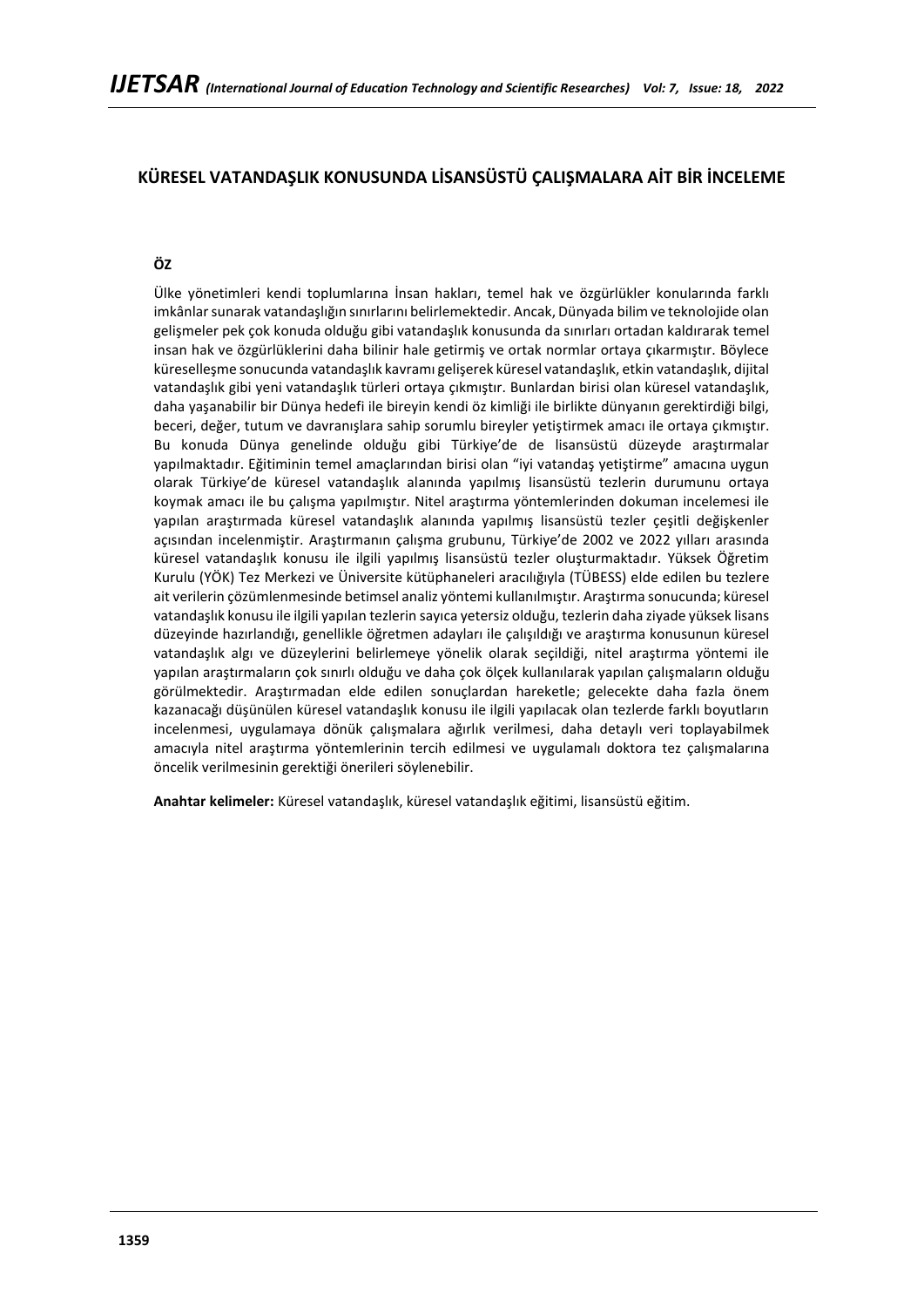### **GİRİŞ**

Dünyada bilim ve teknolojide meydana gelen gelişmeler küreselleşmeyi beraberinde getirmiştir. Küreselleşmenin etkisiyle siyasal, sosyal, ekonomik olmak üzere pek çok konuda yeniden yapılanmalar gerekli hale gelmiştir. Vatandaşlık kavramı da küreselleşme sonucunda değişim geçirmekte; etkin vatandaşlık, küresel vatandaşlık, dijital vatandaşlık vb. yeni vatandaşlık çeşitleri ortaya çıkmaktadır. Küresel vatandaşlık tanımı üzerine araştırmacılar tarafından çeşitli tanımlar yapılmıştır. Reysen ve arkadaşları (2012)'a göre, küresel vatandaşlık, farklılıklara saygı göstermek, dünyayı yaşanır kılma amacıyla hareket etmek, çevreyi korumaktır. Dower (2008) küresel vatandaşlığı, bireyin uluslararası sorumluluk ve görevleri olduğunun bilincinde olması şeklinde açıklarken, Ersoy (2013) tüm insanlığı ilgilendiren uluslararası bir aidiyet duygusu oluşturmak olarak tanımlamıştır. Başka bir tanımda ise küresel vatandaşlık, kişinin özvarlığını koruyarak, küresel boyutta özünün sorumluluklarını yerine getirmesi şeklinde ifade edilmiştir (Israel, 2015). Bu tanımlarda ifade edilenlere göre küresel vatandaşlık, küresel olay ve sorunlara karşı sorumluluk bilince sahip bir birey olarak hareket etmek şeklinde açıklanabilir. Küresel bilince sahip vatandaş yetiştirmenin en etkili yolu hiç kuşkusuz eğitim ile olacaktır. Bu küresel çağda gereken bilgi, beceri, değer, tutum ve davranışlara sahip insanlar yetiştirmek de okulların yeniliklere açık olmasını gerektirmektedir. Bu yüzden öğrenci merkezli, ulusal ve evrensel değerlere yönelik, küresel çağda gereken bilgi, beceri ve davranışları kazandıran bir eğitim önemli hale gelmektedir. Bununla birlikte küresel vatandaşlık eğitimi ile kişilerin fikir ve kararlarına saygı duyan, topluma etkin katılım sağlayabilen ve küresel değerlerin farkın da olan bireylerin yetiştirilmesi gerçekleştirildiğinde buna bağlı toplumlar da gelişecektir.

Eğitim programları dahilinde küresel vatandaşlığa ilişkin en etkin program şüphesiz sosyal bilgiler öğretim programlarıdır. Küreselleşmenin etkisiyle küresel vatandaş yetiştirme, sosyal bilgiler eğitiminin önemli bir görevi olmuştur (Bulut ve ark., 2013). Başka bir deyişle, sosyal bilgiler eğitiminin amacı, dünyanın sorunlarına duyarlı, bu sorunlara çözüm arayan ve kişisel sorumluluklarının bilincinde olan küresel vatandaşlar yetiştirmektir (Evans, 1987). Sosyal bilgilerdeki tartışmalı konuları küresel vatandaşlık eğitime dahil etmek, öğrencilerin kendilerini 21. yüzyıla hazırlayacak ve küresel vatandaşlık bilinci geliştirmelerini destekleyecek birtakım beceri ve değerleri kazanmalarına katkı sağlayacaktır (Oxfam, 2006). 21. yüzyılın yurttaşları olarak, sağlık, çevre, barış veya ekonomik güvenlikle ilgili sayısız karmaşık sorunlara ve küresel ve yerel meselelere karşı sorumlu ve duyarlı olmaları gerekmektedir. Bu değişen küresel bağlam, bugün öğrencilerin eğitim süreci aracılığıyla küresel vatandaşlığa yönelik bilgi, beceri, nitelik ve bağlılık geliştirmelerini gerektirmektedir. Öztürk, (2022) tarafından tartışmalı konular üzerinde yapılan çalışmada da öğrencilerin sosyal bilgiler dersinde tartışmalı konulara yer verme sebeplerinin tartışmalı konuları öğrenmek, bu konularda bilinçlenmek, düşünce özgürlüğünü kullanmak ve bu konular aracılığıyla değerleri öğrenmek olduğu sonucuna ulaşıldığı görülmektedir.

Alan yazında sosyal bilgiler eğitimi alanına ilişkin lisansüstü tezlerin tarandığı çeşitli araştırmalara rastlanmıştır (Aksoy ve ark., 2009; Canbulat ve ark., 2016; Geçit ve Kartal, 2010; Oğuz-Haçat ve Demir, 2018; Oruç ve Ulusoy, 2008). Günümüzde küresel vatandaşlık konuları da daha ziyade sosyal bilgiler eğitimi alanında incelenmektedir. Bu nedenle çalışmada öncelikle sosyal bilgiler eğitimi alanında hazırlanan küresel vatandaşlık konulu lisansüstü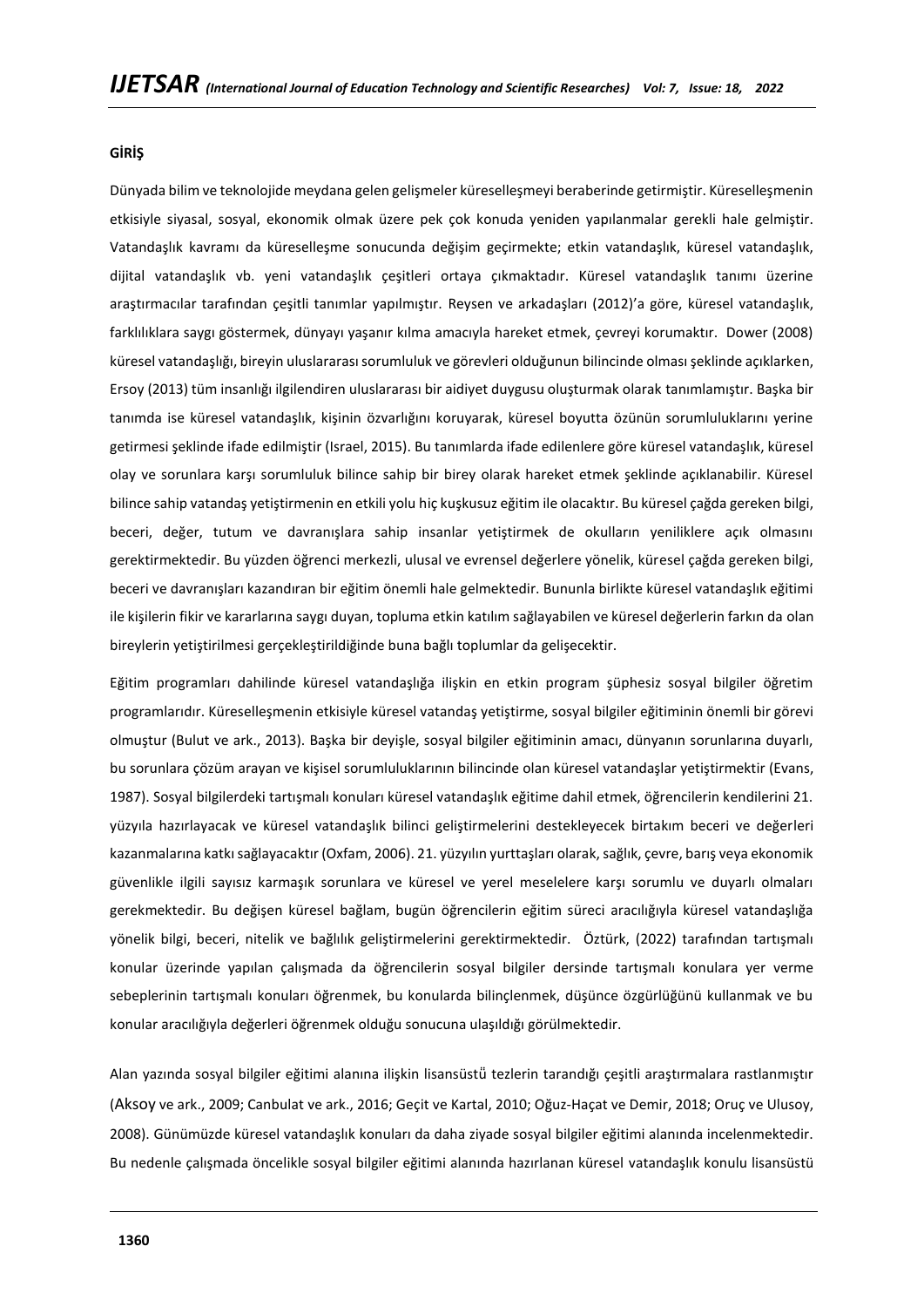tezleri değerlendirmek amacıyla alanyazın araştırılmıştır. Bu bağlamda alanyazında, Gürdoğan Bayır ve arkadaşları (2018) tarafından vatandaşlık ve insan hakları eğitimi konusundaki tezlerin incelendiği bulunmuştur. Bununla birlikte, Sönmez ve arkadaşları (2009) tarafından vatandaşlık ve insan hakları konusundaki tezler incelenirken, Kayaalp ve Karameşe (2020) tarafından da Türkiye'de sosyal bilgiler eğitimi bağlamında yapılan "Vatandaşlık" ile ilgili tezlerdeki eğilimler incelenmiştir. Dolayısıyla, az sayıda da olsa vatandaşlık konusu üzerine olan tezlerin incelendiği görülürken küresel vatandaşlık üzerine doğrudan sosyal bilgiler eğitimi dahilinde yapılan lisansüstü tezleri araştıran bir çalışmaya rastlanılmamıştır. Bu nedenle çalışmanın vatandaşlık konularını araştıran araştırmacılara yeni ve alternatif konu çeşitliliği sunacağı ve bu konuda uygulanan yöntemlerin geliştirilmesine katkı sağlaması açısından rehber olacağı düşünülmektedir.

Lisansüstü çalışmaların alanyazına en önemli faydalarından birisi, araştırmacılara güncel gelişmeleri, uygulamaları veya eksiklikleri ortaya koyarak çözüm önerilerini sunmasıdır. Bu bakımdan, özellikle başta sosyal bilgiler alanında olmak üzere küresel vatandaşlığa ilişkin hazırlanmış tezlerin durumunu ortaya koymak konunun anlaşılması bakımından değer taşımaktadır. Buna bağlı olarak, araştırmanın amacı, Türkiye'de küresel vatandaşlık alanında yapılmış lisansüstü tezlerin çeşitli değişkenler açısından incelenip tezlerdeki eğilimlerin tespit edilmesidir. Bu amaç doğrultusunda araştırmada aşağıdaki sorulara yanıt aranmıştır:

Türkiye'de küresel vatandaşlık konusuna ilişkin yazılmış lisansüstü tezlerde;

- 1. Araştırmaların alanlara göre dağılımı nasıldır?
- 2. Araştırmaların lisansüstü düzeye göre dağılımı nasıldır?
- 3. Araştırmaların yayın yılına göre dağılımı nasıldır?
- 4. Araştırmalarda kullanılan yöntem dağılımı nasıldır?
- 5. Araştırmaların yayınlandığı üniversite dağılımı nasıldır?
- 6. Araştırmaların çalışma grubu dağılımı nasıldır?
- 7. Araştırmalarda kullanılan veri toplama araçlarının dağılımı nasıldır?
- 8. Araştırmaların konuya göre dağılımı nasıldır?

## **YÖNTEM**

## **Araştırma Modeli**

Bu araştırmada nitel araştırma yöntemi kullanılmıştır. Küresel vatandaşlık konusuna ilişkin lisansüstü tezlerin incelenmesi bağlamında hazırlanan bu çalışmada, nitel araştırma yöntemlerinden doküman incelemesi kullanılmıştır. Doküman incelemesi, araştırmada amaçlanan olay veya olgulara yönelik yazılı materyallerin analiz edilmesini kapsar. Nitel araştırmalardaki dokümanlar, etkin kullanılması gereken değerli bilgi verileridir. Araştırmacı, bu araştırmalarda gerekli olan veriyi, görüşme veya gözlem yapmaksızın elde edebilir (Yıldırım ve Şimşek, 2016).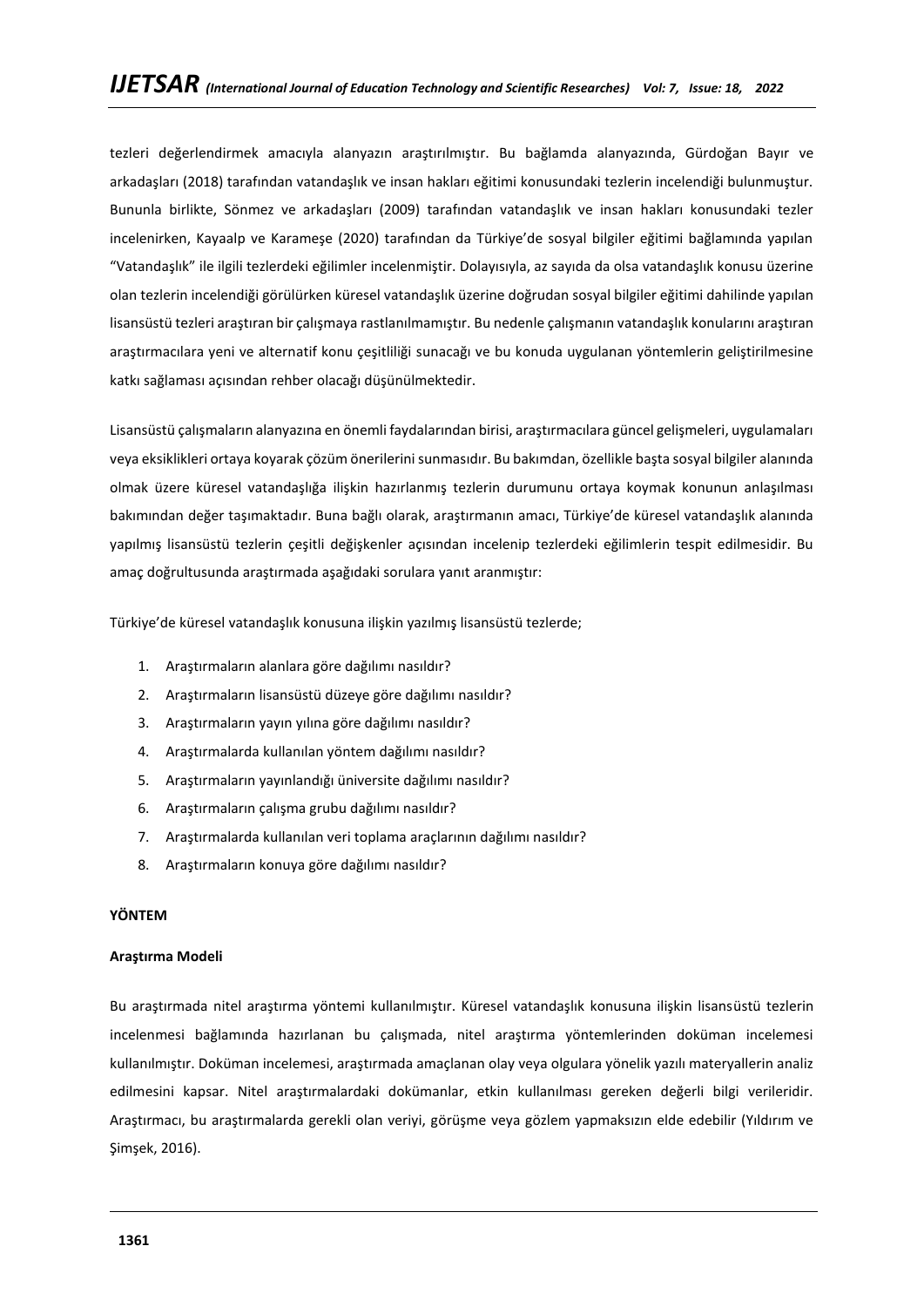Araştırmada, Türkiye'de 2002 ve 2022 yılları arasında küresel vatandaşlık konusuyla ilgili olarak yapılmış lisansüstü tezler incelenmiştir. Araştırmanın örneklemi olarak amaçlı örneklem kullanılmıştır. Amaçlı örneklem yöntemi, araştırmaya konu olan örnekleme, belirli bir ölçüt getirilmesiyle oluşan örneklem şeklidir (Büyüköztürk vd., 2009).

## **Verilen Toplanması**

Bu araştırma, lisansüstü tezlerin incelenmesine ilişkin olması sebebiyle; veri toplama surecinin ilk aşamasında, Yüksek Öğretim Kurulu Başkanlığı'nın (YÖK) resmi internet sitesindeki Ulusal Tez Tarama Merkezindeki "gelişmiş tarama'' sekmesiyle araştırmanın konusuna bağlı olarak "Küresel Vatandaşlık" anahtar kelimesi kullanılarak detaylı tarama yapılmıştır. Bu tarama sonucunda 2002-2022 yılları arasında yayınlanmış 14'ü yüksek lisans, 6'si doktora olmak üzere toplam 20 teze ulaşılmıştır. Doküman incelemesinin aşamaları kapsamında ulaşılan tezlerin tam metinleri dijital ortama indirilerek bir dosyada toplanmıştır. Ardından elde edilen veriler araştırmacılar tarafından okunarak analiz edilmeye başlanmıştır.

## **Verilerin Analizi**

Araştırmada küresel vatandaşlık konusuna ilişkin yapılan tezlere ait bulguların çözümlenmesi aşamasında betimsel analiz yöntemi kullanılmıştır. Betimsel Analiz; verilerin özgün halini bozmadan ve doğrudan alıntılar yaparak belirlenen bir çerçeve dahilinde nitel verilerin işlenmesidir. Yöntemin ana hedefi elde edilen bulguları okuyucuya, "özetlenmiş ve yorumlanmış" bir şekilde aktarmaktır (Yıldırım ve Şimşek, 2011). Taranan tezlerin alan, lisansüstü düzey, yıl, yöntem, üniversite, çalışma grubu, veri toplama aracı, konuya ilişkin bulgular, frekans ve yüzdelik hesabı yapılarak nicel bulgular elde edilmiştir.

Nitel araştırmaların geçerlik çalışmaları uzman incelemesi yoluyla uzun süren etkileşim ve ayrıntılı betimleme gibi aşamaları içerir (Yıldırım ve Şimşek, 2011). Araştırmanın her sürecinde ve özellikle verilerin analizi sürecinde bir ölçme değerlendirme ve bir sosyal bilgiler eğitimi alan uzmanlarının görüşleri alınmıştır. Bu araştırmada incelenen 20 tez tekrar tekrar okunmuş kategorilere ayrılmış ve belirlenen kategoriler her aşamada tekrar gözden geçirilmiştir.

Araştırmanın güvenilirlik aşamasında ise nitel araştırmalarda izlenilen tutarlılık incelemesi ve teyit incelemesi işlemleri kullanılmıştır. Tutarlılık incelemesi için araştırma bulgularından oluşturulan kategoriler ve kategoride yer alan sınıflandırmanın kategoriye uygunluğunu teyit etmek için uzman görüşüne (Sosyal bilgiler eğitiminde doçent unvanına sahip olup çalışma alanlarından birisi vatandaşlık eğitimidir) başvurulmuştur. Araştırmacılar ile uzman arasındaki görüş birliği ve görüş ayrılığını hesaplamak için Miles ve Huberman'ın (1994) Güvenirlilik = Görüş birliği / Görüş Birliği + Görüş Ayrılığı x 100) formülü̈kullanılmıştır. Yapılan güvenilirlik analizi sonucunda çalışmanın güvenilirliği %93 hesaplanmıştır.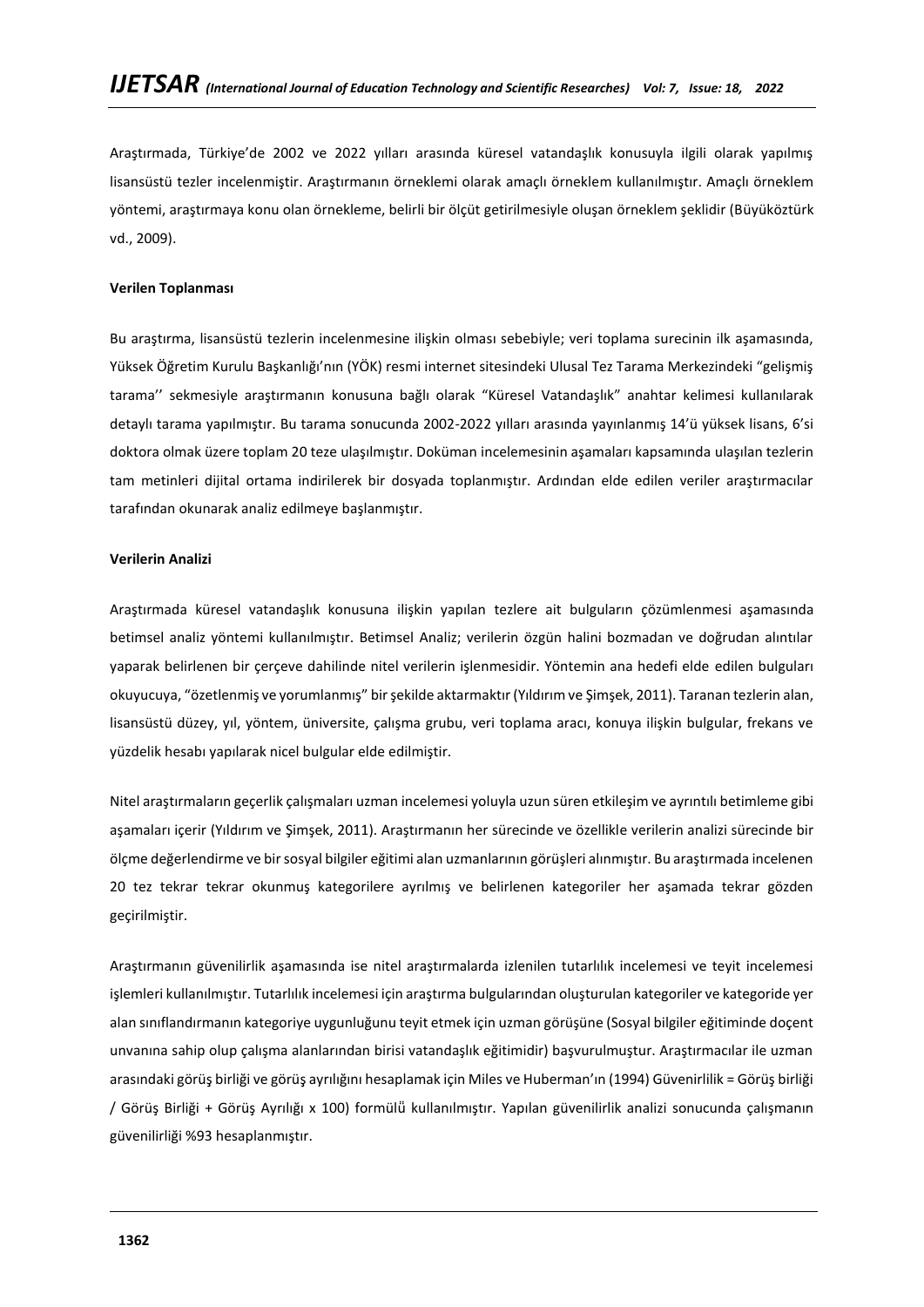## **BULGULAR**

Bu bölümde, araştırma alt amaçlarına ilişkin ulaşılan bulgular tablolar halinde verilmiş ve yorumlanmıştır.

### **Birinci Alt Probleme İlişkin Bulgular**

Bu bölümde, küresel vatandaşlık konusuna ilişkin yapılan tezler alanlarına göre gruplandırılmıştır. Buna ilişkin elde edilen bulguların, frekans ve yüzde oranları tabloda gösterilmiştir (Tablo.1).

| Alan                     |    | %   |
|--------------------------|----|-----|
| Sosyal Bilgiler Eğitimi  |    | 45  |
| Sınıf Öğretmenliği       | 4  | 20  |
| Okul Öncesi Öğretmenliği |    | 5   |
| Eğitim Yönetimi          |    | 5   |
| Eğitim Bilimleri         |    | 5   |
| Eğitim Programı          |    | 5   |
| Sosyoloji                |    | 5   |
| Beden Eğitimi            |    | 5   |
| İngilizce Öğretmenliği   |    | 5   |
| <b>Toplam</b>            | 20 | 100 |

**Tablo 1.** Küresel Vatandaşlık Konusuna İlişkin YapılanTezlerin Yayınlandığı Alanlara Göre Dağılımı

Tablo 1'e bakıldığında; küresel vatandaşlığa ilişkin yapılan lisansüstü tezlerden 9'unun (%45) sosyal bilgiler eğitimi alanında hazırlanmış olduğu tespit edilmiştir. Diğer taraftan temel eğitim alanında (sınıf öğretmenliği) 4 çalışmanın (%20) yapılmış olduğu anlaşılmaktadır. Bununla birlikte, okul öncesi öğretmenliği, eğitim yönetimi, eğitim bilimleri, eğitim programı, sosyoloji, beden eğitimi alanlarında ise 1'er çalışmanın (%5) yapılmış olduğu görülmektedir. Bu kapsamda küresel vatandaşlık konusunda yapılmıştezlerin çoğunluğunun sosyal bilgiler eğitimi alanında yapıldığı, onu temel eğitim alanının takip ettiği, az olmakla birlikte değişik alanlarda da bu konuya ilişkin çalışmalar yürütülmüştür.

## **İkinci Alt Probleme İlişkin Bulgular**

Küresel vatandaşlık konusuna ilişkin yapılmış tezlerin lisansüstü düzeye göre dağılımı tabloda gösterilmiştir (Tablo.2).

| Lisansüstü Düzey |    | %   |
|------------------|----|-----|
| Yüksek Lisans    | 14 | 70  |
| Doktora          | b  | 30  |
| Toplam           | 20 | 100 |

**Tablo 2.** Küresel Vatandaşlık Konusuna İlişkin Yapılan Tezlerin Lisansüstü Düzeye Göre Dağılımı

Tablo 2'ye göre; araştırma konusuna ilişkin yayınlanan tezlerin toplam sayısının 20 olduğu tespit edilmiştir. Tezlerden 14'ü (%70) yüksek lisans, 6'sı ise (%30) doktora düzeyinde hazırlanmış çalışmalardır. Bu bulgulardan anlaşıldığı üzere küresel vatandaşlık konusuyla ilgili tezlerin büyük çoğunluğu yüksek lisans düzeyinde yapılmıştır.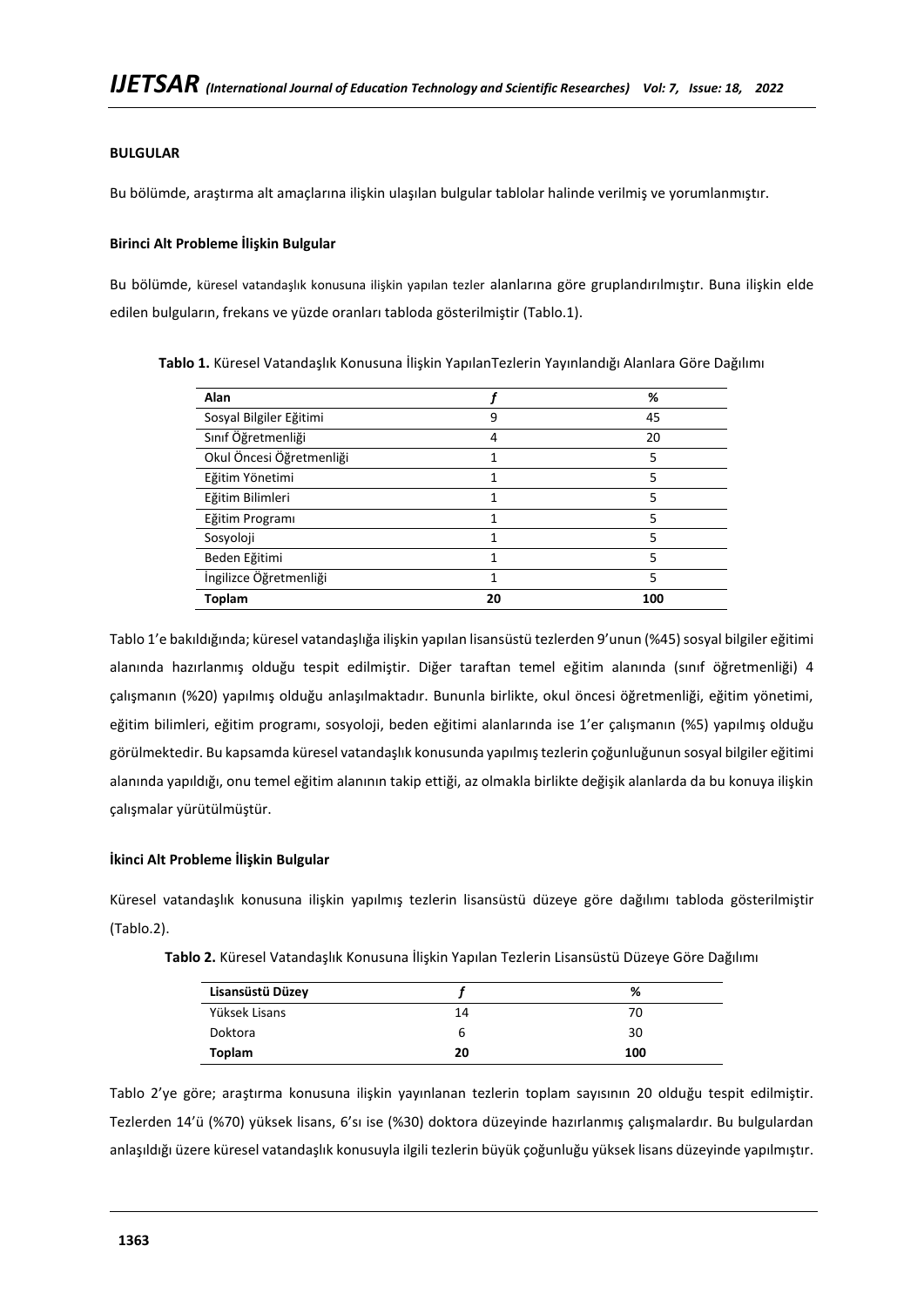## **Üçüncü Alt Probleme İlişkin Bulgular**

Küresel vatandaşlık konusuna ilişkin yapılmış tezlerin yayın yılına göre dağılımı tabloda gösterilmiştir (Tablo.3).

| Yıl           |                | ℅   |
|---------------|----------------|-----|
| 2003          | 1              | 5   |
| 2013          | 1              | 5   |
| 2014          | $\mathbf{1}$   | 5   |
| 2015          | 4              | 20  |
| 2016          | $\mathbf{1}$   | 5   |
| 2017          | $\overline{2}$ | 10  |
| 2018          | 1              | 5   |
| 2019          | 3              | 15  |
| 2020          | $\overline{2}$ | 10  |
| 2021          | $\overline{2}$ | 10  |
| 2022          | $\overline{2}$ | 10  |
| <b>Toplam</b> | 20             | 100 |

**Tablo 3.** Küresel Vatandaşlık Konusuna İlişkin Yapılmış Tezlerin Yayın Yıllarına Göre Dağılımı

Tablo 3'e bakıldığında, küresel vatandaşlık konusuna ilişkin yapılmış tezlerin 4 adet tezle (%20) en fazla 2015 yılında hazırlanmış olduğu anlaşılmaktadır. Bu konuda 2004 ve 2012 yılları arasında ise herhangi bir lisansüstü tez çalışmasının yapılmadığı görülmektedir. İlgili tabloda görüldüğü üzere küresel vatandaşlık konusunda yapılmış tezlerin yayınlanma sıklığı özellikle 2013 yılından sonra artış göstermiştir.

## **Dördüncü Alt Probleme İlişkin Bulgular**

Küresel vatandaşlık konusuna ilişkin yapılmış tezlerde kullanılan yönteme göre dağılımı tabloda gösterilmiştir (Tablo. 4).

| Yöntem        |    | %   |
|---------------|----|-----|
| Nicel         | 10 | 50  |
| Nitel         |    | 25  |
| Karma         |    | 25  |
| <b>Toplam</b> | 20 | 100 |

**Tablo 4**. Küresel Vatandaşlık Konusuna İlişkin Yapılmış Tezlerde Kullanılan Yönteme Göre Dağılımı

Tablo 4 incelendiğinde, tezlerin büyük bir kısmının nicel araştırma yöntemleri ile yapıldığı bulunmuştur. Tabloya göre nicel araştırma yöntemleriyle gerçekleştirilen tezlerin sayısı 10 (%50)'dur. Nitel ve karma araştırma yöntemleriyle hazırlanan tez sayıları eşit olup her birinden 5'er tane tezin hazırlanmış olduğu anlaşılmaktadır.

## **Beşinci Alt Probleme İlişkin Bulgular**

Küresel vatandaşlık konusuna ilişkin yapılmış tezlerin üniversitelere göre dağılımı tabloda gösterilmiştir (Tablo.5).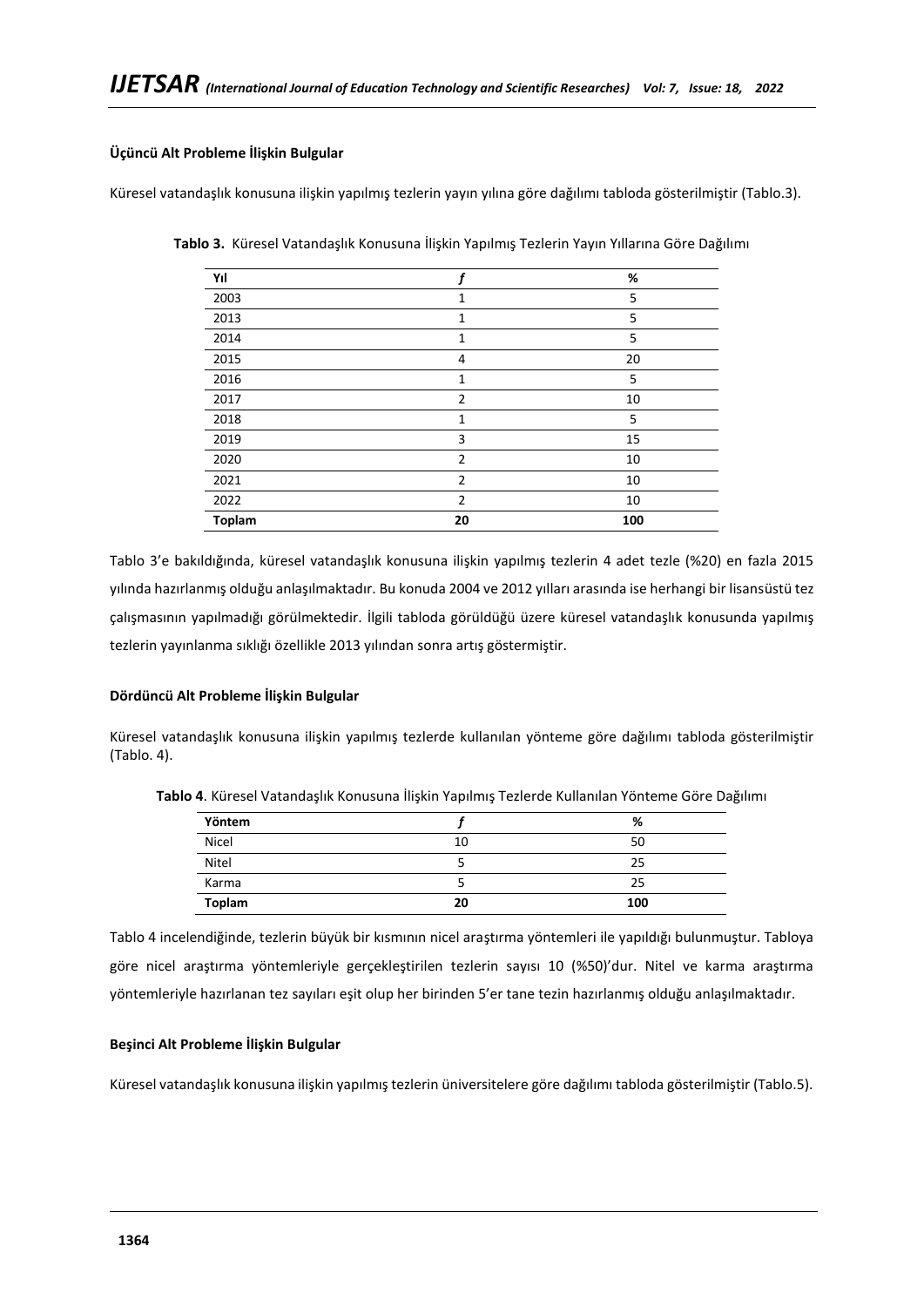| Üniversite                             |    | %   |
|----------------------------------------|----|-----|
| Anadolu Üniversitesi                   | 3  | 15  |
| Dumlupinar Üniversitesi                | 2  | 10  |
| Orta Doğu Teknik Üniversitesi          | 1  | 5   |
| Marmara Üniversitesi                   | 1  | 5   |
| Gazi Üniversitesi                      | 1  | 5   |
| Ankara Üniversitesi                    | 1  | 5   |
| Nevşehir Hacı Bektaş Veli Üniversitesi | 1  | 5   |
| Ahi Evran Üniversitesi                 | 1  | 5   |
| Fırat Üniversitesi                     | 1  | 5   |
| İnönü Üniversitesi                     | 1  | 5   |
| Zonguldak Bülent Ecevit Üniversitesi   | 1  | 5   |
| Eskişehir Osmangazi Üniversitesi       | 1  | 5   |
| Amasya Üniversitesi                    | 1  | 5   |
| Dumlupınar Üniversitesi                | 1  | 5   |
| Atatürk Üniversitesi                   | 1  | 5   |
| Canakkale On sekiz Mart Üniversitesi   | 1  | 5   |
| Bahçeşehir Üniversitesi                | 1  | 5   |
| Toplam                                 | 20 | 100 |

**Tablo 5.** Küresel Vatandaşlık Konusuna İlişkin Yapılmış Tezlerin Üniversitelere Göre Dağılımı

Tablo 5'e göre, araştırmaya ilişkin tezlerin 17 farklı üniversitede hazırlandığı tespit edilmiştir. Bu üniversiteler içerisinde en fazla tez çalışması, 3 tezle (%15) Anadolu Üniversitesi'nde yayınlanmıştır. Anadolu Üniversitesi'ni 2 tez (%10) ile Dumlupınar Üniversitesi takip ederken, geriye kalan 15 üniversitenin her birinde 1'er tez çalışmasının yapıldığı anlaşılmaktadır. Tablo 5 de görüldüğü gibi küresel vatandaşlığa ilişkin tezlerin sınırlı sayıda olduğu ve belirli üniversitelerde gerçekleştirilmiş olduğu görülmektedir.

## **Altıncı Alt Probleme İlişkin Bulgular**

Küresel vatandaşlık konusuna ilişkin yapılmış tezlerin çalışma grubuna göre dağılımı tabloda gösterilmiştir (Tablo.6).

| Çalışma grubu  |    | %   |
|----------------|----|-----|
| Öğretmen adayı | 6  | 30  |
| Öğretmen       |    | 25  |
| Öğrenci        | 4  | 20  |
| Yönetici       |    | 10  |
| Doküman        |    | 10  |
| Öğretim üyesi  |    | 5   |
| <b>Toplam</b>  | 20 | 100 |

**Tablo 6.** Küresel Vatandaşlık Konusuna İlişkin Yapılmış Tezlerin Çalışma Grubuna Göre Dağılımı

Tablo 6'dan anlaşıldığı üzere, küresel vatandaşlık üzerine yapılmış lisansüstü tezlerde en fazla öğretmen adayı ile (f=6; %30) çalışmaların yapıldığı görülmektedir. Öğretmen adaylarını sırasıyla öğretmenler, (f=5; %25) öğrenciler (f=4; %20), yöneticiler (f=2; %10), dokümanlar (f=2; %10) takip ederken en az çalışma grubunu öğretim üyesi (f=1; %5) oluşturmuştur.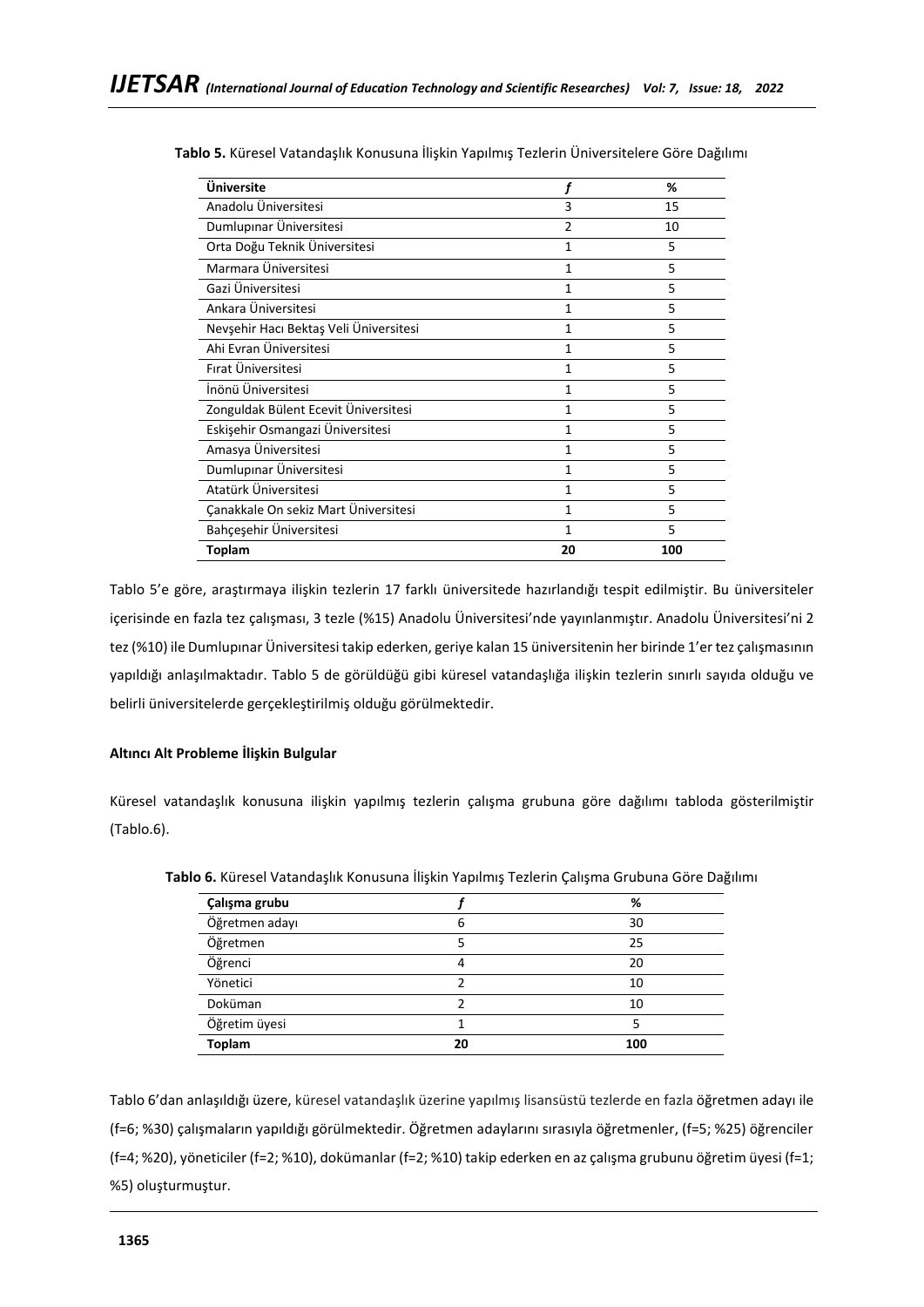## **Yedinci Alt Probleme İlişkin Bulgular**

Küresel vatandaşlık konusuna ilişkin yapılmış tezlerin veri toplama aracına göre dağılımı tabloda gösterilmiştir (Tablo 7).

**Tablo7.** Küresel Vatandaşlık Konusuna İlişkin Yapılmış Tezlerin Veri Toplama Aracına Göre Dağılımı

| Veri toplama aracı                                     |    | %   |
|--------------------------------------------------------|----|-----|
| Ölçek                                                  | 24 | 60  |
| Yarı yapılandırılmış görüşme formu                     | 4  | 10  |
| Görüşme formu                                          |    | 7,5 |
| Doküman inceleme (ders kitapları, öğretim programları) |    | 7,5 |
| Açık uçlu anket                                        |    | 2,5 |
| Gözlem                                                 |    | 2,5 |
| Araştırma günlüğü                                      |    | 2,5 |
| Odak grup görüşmesi                                    |    | 2,5 |
| Arastırmacı alan notları                               |    | 2,5 |
| Öğrenci ürünleri                                       |    | 2,5 |
| <b>Toplam</b>                                          | 40 | 100 |

Tablo 7 incelendiğinde, küresel vatandaşlık konusunda yapılan lisansüstü tezlerde en fazla kullanılan veri toplanma aracının %60'la ölçekler olduğu görülmektedir. Bunu takiben yapılan tezlerden %10'unda yarı yapılandırılmış görüşme formu, %7,5'ğunda görüşme formu ve %7,5'inde de doküman incelemesi (ders kitapları, öğretim programları) aracılığıyla veri toplanmıştır. Bununla birlikte küresel vatandaşlık konulu lisansüstü tezlerde açık uçlu anket, gözlem araştırma günlüğü, odak grup görüşmesi, araştırmacı alan notları ve öğrenci ürünleri gibi veri toplama araçlarından da yararlanıldığı tespit edilmiştir.

## **Sekizinci alt probleme ilişkin bulgular**

Küresel vatandaşlığa ilişkin yapılmış tezlerdeki konuların dağılımı tabloda gösterilmiştir (Tablo.8).

| Konu                                                                               |    | %    |
|------------------------------------------------------------------------------------|----|------|
|                                                                                    |    |      |
| Küresel vatandaşlık algısı ve düzeyi                                               | 5  | 17,2 |
| Küresel vatandaşlık eğitimi                                                        | 4  | 13,7 |
| Küresel vatandaşlık ve çok kültürlülük, çok kültürlü eğitim                        | 3  | 10,3 |
| Küresel vatandaşlık ve değerler                                                    | 2  | 6,8  |
| Küresel vatandaşlık tutum düzeyi                                                   |    | 6,8  |
| Küresel vatandaşlığa ilişkin sosyal bilgiler dersinde gerçekleştirilen uygulamalar | 2  | 6,8  |
| Küresel vatandaşlığa ilişkin durum tespiti                                         |    | 3,4  |
| Küresel vatandaşlık eğitiminin ders kitaplarındaki yeri                            |    | 3,4  |
| Sosyal bilgiler öğretmenliği öğretim programında küresel vatandaşlık               |    | 3,4  |
| Küresel vatandaşlık ve vatandaşlık duygusu                                         |    | 3,4  |
| Küresel vatandaşlık ve kültürel zekâ                                               |    | 3,4  |
| Küresel vatandaşlık ve çevre                                                       |    | 3,4  |
| Küresel vatandaşlık ve sosyal girişimcilik                                         |    | 3,4  |
| Küresel vatandaşlık ve saldırganlık                                                |    | 3,4  |
| Küresel vatandaşlık ve sosyal bilgiler dersine yönelik tutum                       |    | 3,4  |
| Küresel vatandaşlık eğitiminin eğitim pedagojisine entegrasyonu                    |    | 3,4  |
| Toplam                                                                             | 29 | 100  |

**Tablo 8.** Küresel Vatandaşlığa İlişkin Yapılmış Tezlerdeki Konuların Dağılımı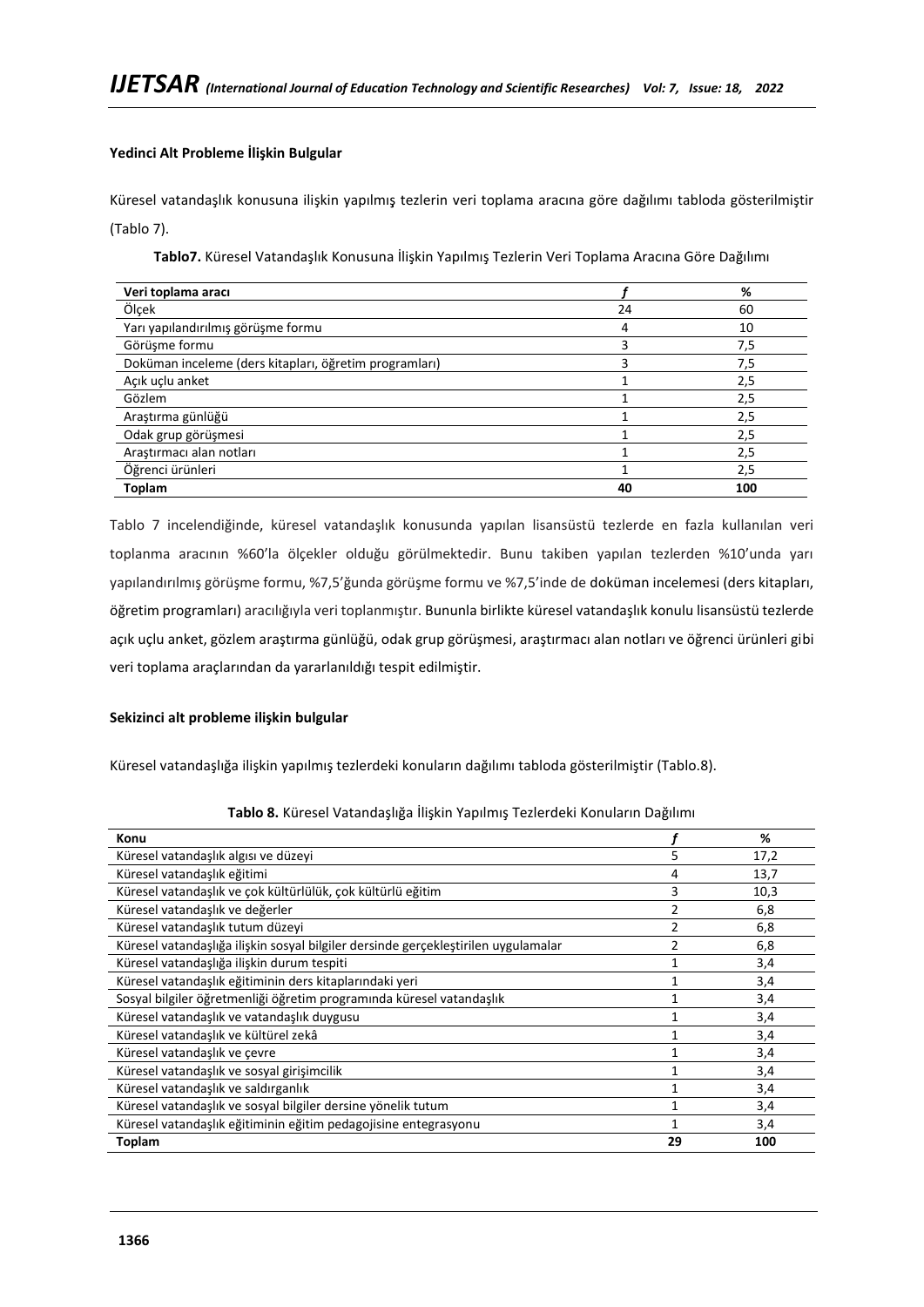Tablo 8 incelendiğinde, küresel vatandaşlık konusunda yapılan lisansüstü tezlerde en fazla tercih edilen konunun küresel vatandaşlık algısı ve düzeyi (%17,2) olduğu tespit edilmiştir. Bu araştırma konularını en fazla sırasıyla küresel vatandaşlık eğitimi, küresel vatandaşlık ve çok kültürlülük, çok kültürlü eğitim, küresel vatandaşlık ve değerler, küresel vatandaşlık tutum düzeyi, küresel vatandaşlığa ilişkin sosyal bilgiler dersinde gerçekleştirilen uygulamalar izlemektedir. Küresel vatandaşlıkla ilgili olarak en az tercih edilen konuların ise küresel vatandaşlığa ilişkin durum tespiti, küresel vatandaşlık eğitiminin ders kitaplarındaki yeri, sosyal bilgiler öğretmenliği öğretim programında küresel vatandaşlık, küresel vatandaşlık ve vatandaşlık duygusu, küresel vatandaşlık ve kültürel zekâ, küresel vatandaşlık ve çevre, küresel vatandaşlık ve sosyal girişimcilik, küresel vatandaşlık ve saldırganlık, küresel vatandaşlık ve sosyal bilgiler dersine yönelik tutum ve küresel vatandaşlık eğitiminin eğitim pedagojisine entegrasyonu olduğu görülmüştür.

### **TARTIŞMA ve SONUÇ**

Araştırmada küresel vatandaşlığa ilişkin yapılan tezlerin çoğunlukla sosyal bilgiler eğitim alanında hazırlanmış olduğu tespit edilmiştir. Diğer taraftan bu konunun toplumsal bir olgu olduğu için interdisiplin çalışma alanları içerisinde farklı disiplinlerde ve eğitim alanlarında da lisanüstü düzeyde çalışıldığı saptanmıştır. Özellikle sosyal bilgiler alanının bu konuya yoğunlaşılmış olmasını sosyal bilgilerin kapsayıcı ve disiplinlerarası bir çalışma alanı olmasına bağlamak mümkündür. Nitekim, Bayram (2021) tarafından sosyal bı̇lgı̇lerde sözlü ve yazılı edebı̇yat ürünlerı̇nı̇n kullanımına ilişkin yapılan lı̇sansüstü tezlerı̇n ı̇ncelenmesı̇üzerine yaptığı çalışmasında da benzer sonuçlara ulaşılmıştır. Bununla birlikte, Kaymakçı ve Er (2009) de yaptıkları çalışmada Sosyal Bilgiler alanında diğer alanlara göre daha fazla farklı alanlardan araştırmacıların çalışma yürüttüğü bulgusuna ulaşmışlardır.

Küresel vatandaşlık konusuna ilişkin tezlerin çoğunluğunun yüksek lisans düzeyinde yapılmış olduğu tespit edilmiştir. Daha derinlemesine çalışma isteyen doktora düzeyinde yapılmış tezlerin ise belirgin bir oranda daha az olduğu görülmektedir. Üniversitelerin yüksek lisans öğrenci sayısının doktora yapanlara göre fazla olmasının bu durum üzerinde etkisi olduğu söylenebilir.

Türkiye'de küresel vatandaşlık konusuyla ilgili 2002 yılı ile 2022 yılları arasında lisansüstü düzeyde yapılan çalışmaların yıllara göre dağılımı değerlendirildiğinde 2004 ve 2012 yılları arasında geçen uzun bir süre arasında lisansüstü tez çalışmasının yapılmadığı, 2013 yılından sonra artmaya başlayan çalışmaların 2015 yılında en yüksek rakama ulaştığı tespit edilmiştir. Dünyada bilim ve teknolojide görülen ilerlemelere bağlı olarak yaşanan küreselleşme ile birlikte vatandaşlık kavramında da temel hak ve özgürlükler bağlamında olumlu yönde gelişmeler yaşanmıştır. Dünyada yaşanan güncel sorunların zamanın iletişim imkanları ile kolaylıkla duyurulması konjonktürel açıdan konuyu önemli hale getirerek ülkelerin toplumsal duyarlılığını artırmıştır. Böylece birey hak ve özgürlükleri çerçevesinde artan duyarlılığa paralel olarak konuyla ilgili çalışmalar hız kazanmıştır.

Araştırmada küresel vatandaşlığa ilişkin hazırlanan tezlerin büyük çoğunluğunun nicel araştırma yöntemleri ile yürütülmüş olduğu tespit edilmiştir. Dilek ve arkadaşları (2018) de çalışmalarında sosyal bilgiler eğitiminde yapılmış yüksek lisans tezlerinde en çok nicel araştırma yöntemlerinin kullanıldığını belirlemiş ve karma ve nitel yöntemlerinin araştırmalarda nicel araştırmalara göre daha az tercih edildiğini tespit etmişlerdir. Bu duruma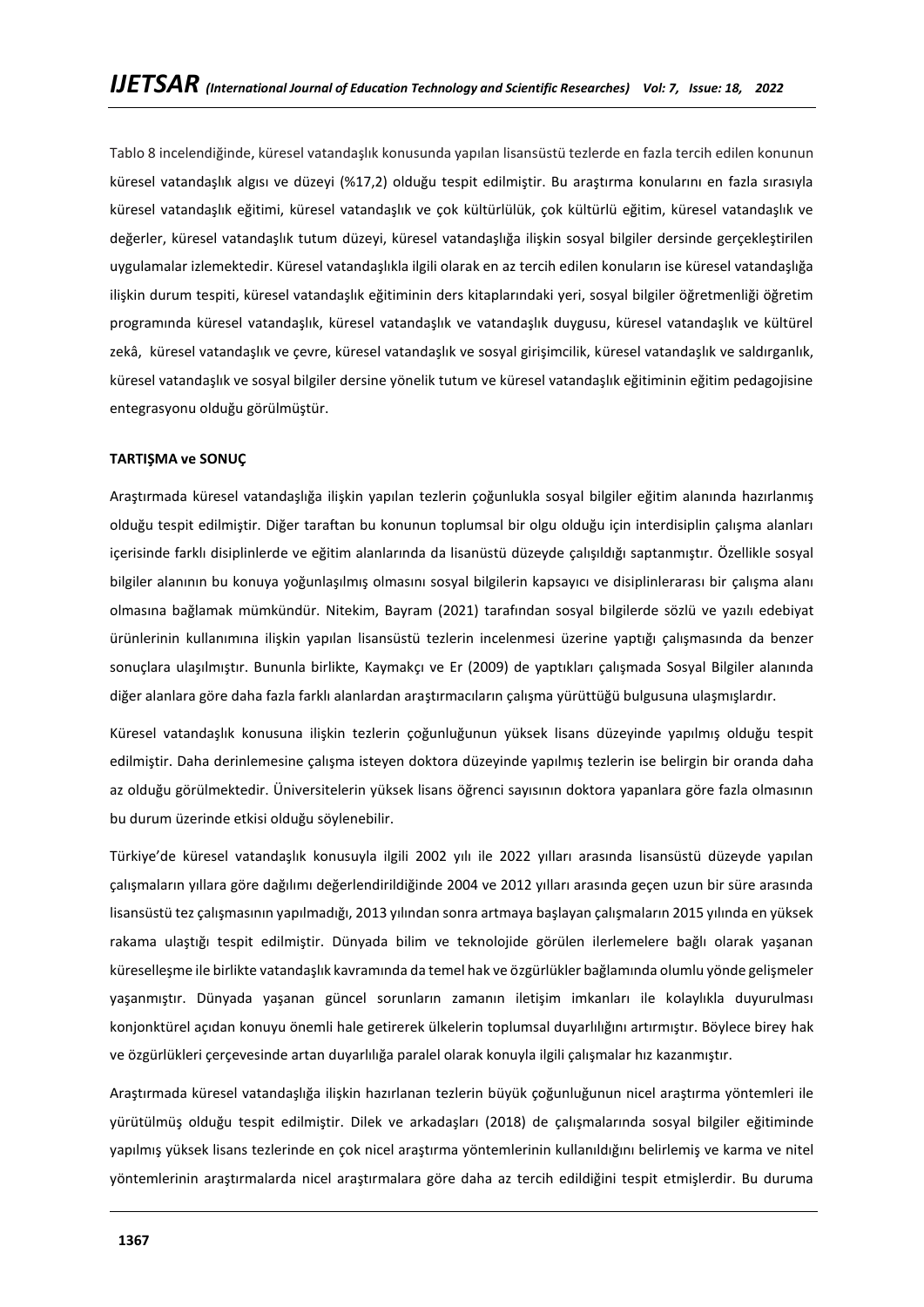paralele olarak daha ziyade sosyal bilgiler eğitimi alanında çalışılan küresel vatandaşlık konusunda da sosyal bilgiler eğitimi alanında yapılan diğer tezlerde olduğu gibi nicel yöntemlerle araştırma yapmak daha fazla tercih edilmektedir.

Türkiye'de küresel vatandaşlığa ilişkin tezlerin sınırlı sayıda olduğu ve belirli üniversitelerde yapıldığı anlaşılmıştır. Bu konu ile ilgili alan uzmanları sosyal bilgiler ve temel eğitim alanlarında yetişmiş uzmanlardır. Bu uzmanların bulunduğu sayıca yetkin ve akademik kültürü oluşan üniversitelerde küresel vatandaşlık konularının çalışıldığı ortaya çıkmaktadır. Nitekim en fazla bu konunun çalışıldığı kurumlarda bünyesinde eğitim fakültesinde görev yapan alan uzmanlarının akademik geçmişleri incelendiğinde, vatandaşlık konularında yoğunlaştıkları ve buna bağlı tez çalışmalarını yürüttükleri anlaşılmıştır.

Küresel vatandaşlık üzerine yapılmış lisansüstü tezlerde en fazla öğretmen adayı ile çalışma yapıldığı tespit edilmiştir. Göktaş ve arkadaşları (2012) ise, araştırmalarda çalışma grubu olarak daha çok öğretmen adayları ile çalışıldığını ve bu durumun diğer gruplara göre eğitim fakültelerinde daha kolay ulaşılabilir olmasından kaynaklandığı bulgusuna ulaşmışlardır. Özellikle bünyesinde eğitim fakültesi olan kurumlarında araştırmacılar ulaşılması hem zaman hem maliyet açısından ekonomik olması sebebiyle birçok araştırma konusunda olduğu gibi küresel vatandaşlık konusunda da öğretmen adaylarını çalışma grubu olarak belirlemişlerdir.

Küresel vatandaşlığa ilişkin yapılan lisansüstü tezlerde en fazla veri toplanma aracı olarak ölçek tercih edilmiştir. Bu durum araştırma yöntemi olarak en fazla nicel yöntemin kullanılmasından kaynaklı olabilir. Ayrıca, Dilek ve arkadaşları (2018) de çalışmalarında tezlerde çoğunlukla ölçek ve ankete yönelik araştırmaların yapıldığını tespit etmişlerdir.

Araştırmada, küresel vatandaşlığa ilişkin lisansüstü tezlerde en fazla tercih edilen konunun küresel vatandaşlık algı ve düzeyi olduğu tespit edilmiştir. Bu konuyu sırasıyla küresel vatandaşlık eğitimi, küresel vatandaşlık ve çok kültürlülük, çok kültürlü eğitim, küresel vatandaşlık ve değerler, küresel vatandaşlık tutum düzeyi, küresel vatandaşlığa ilişkin sosyal bilgiler dersinde gerçekleştirilen uygulamalar ve diğerleri izlemektedir. Bu sonuçlardan yola çıkarak küresel vatandaşlığa ilişkin araştırmalarda konu çeşitliliğinin artırılmasının gerektiği söylenebilir. Çünkü özellikle küresel vatandaşlığın ele alındığı sosyal bilgiler dersinde küresel vatandaşlık eğitiminin yoğunlaştırılması ile öğrenciler kendilerini 21. yüzyıla hazırlayacak ve küresel vatandaşlık bilinci geliştirmelerini destekleyecek birtakım beceri ve değerleri kazanabileceklerdir (Oxfam, 2006).

# **ÖNERİLER**

Küresel vatandaşlık konusuna ilişkin yapılmış tezlerin incelenmesi sonucunda araştırma bulgularına dayanarak aşağıda bazı geliştirilen önerilere yer verilmiştir.

- Lisansüstü tezlerde çalışılan küresel vatandaşlığa ilişkin araştırma konuları çeşitlendirilmelidir.
- Küresel vatandaşlığa ilişkin araştırmalarda nitel ve karma araştırma yöntemlerinin kullanıldığı çalışmaların sayısı çoğaltılmalıdır.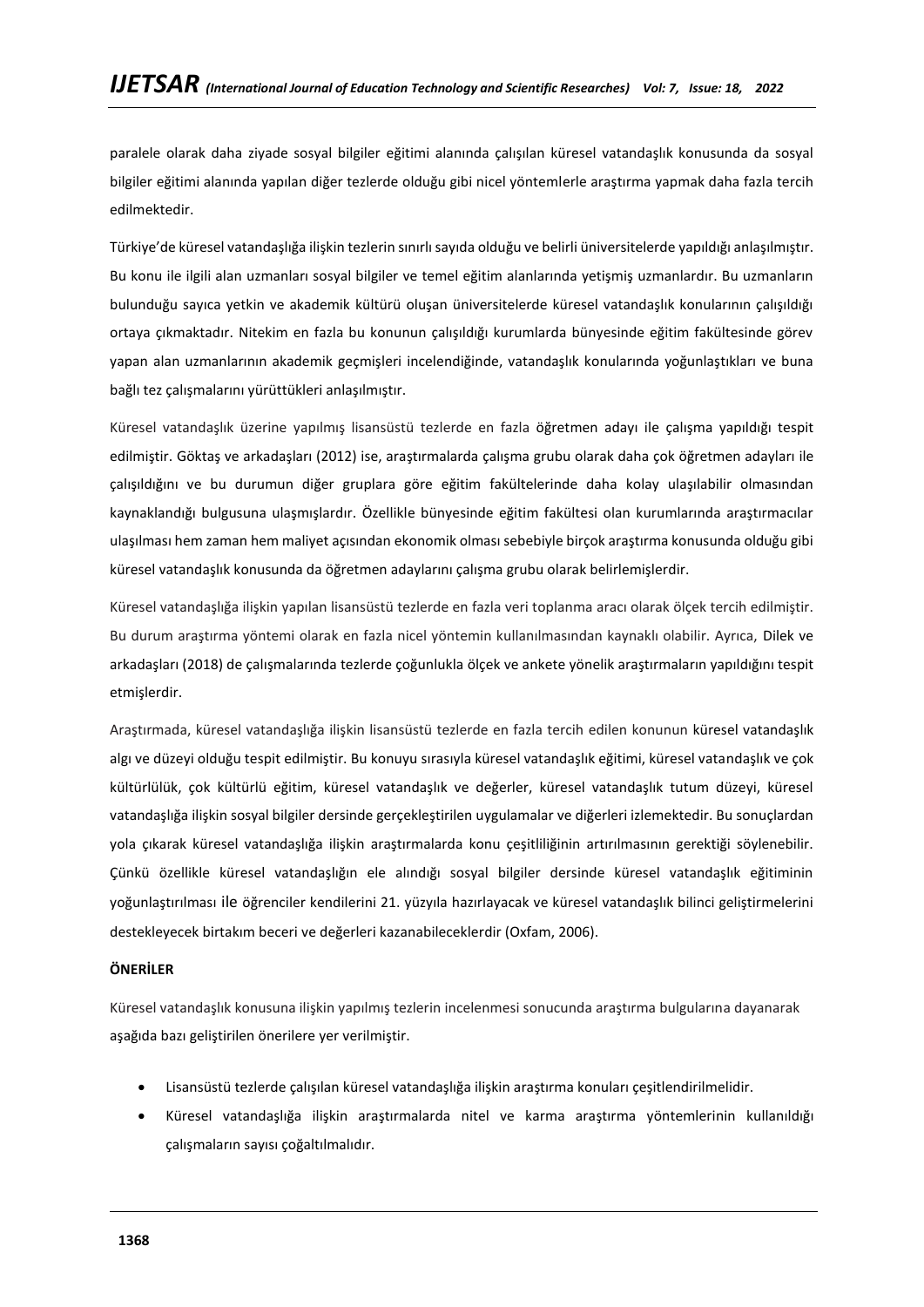- Araştırmalarda daha ayrıntılı bilgilere ulaşmak için daha çeşitli çalışma grubu ve veri toplama araçları kullanılmalıdır.
- Özellikle sosyal bilgiler eğitiminde küresel vatandaşlığa ilişkin lisansüstü tez araştırmalarına daha fazla ağırlık verilmelidir.
- Dünyadaki farklı ülkelerin küresel vatandaşlığa bakış açılarına yönelik tezler yapılmalıdır.
- Ülkelerin küresel vatandaşlığa bakış açısını karşılaştıran karma eğitim çalışmalarına yer verilmelidir.

### **Etik Metni**

Bu makalede dergi yazım kurallarına, yayın ilkelerine, araştırma ve yayın etiği kurallarına, dergi etik kurallarına uyulmuştur. Makale ile ilgili doğabilecek her türlü ihlallerde sorumluluk yazarlara aittir.

### **Etik kurul izin bilgileri**

Çalışma doküman inceleme çalışması olduğu için Etik Kurul İzni alınmasını gerektiren çalışmalar grubunda yer almamaktadır. Bu nedenle Etik Kurul İzni beyan edilmemiştir.

**Yazar(lar)ın Katkı Oranı Beyanı:** Bu çalışmada birinci yazarın katkı oranı %40, ikinci yazarın katkı oranı %30, üçüncü yazarın katkı oranı %30'tır.

## **KAYNAKÇA**

- Aksoy, B. Sözmez, Ö. F., Merey, Z. & Kaymakcı, S. (2009). *Sosyal bilgiler alanında yapılan yüksek lisans ve doktora tezlerinin değerlendirilmesi.* IV. Sosyal Bilimler Eğitimi Kongresi.
- Bayram, H. (2021). Sosyal bilgiler öğretiminde sözlü ve yazılı edebiyat ürünlerinin kullanımı konusunda yapılmış lisansüstü tezlerin incelenmesi. *Uluslararası Türkçe Edebiyat Kültür Eğitim Dergisi, 10*(1), 349- 369.
- Bulut, B., Çakmak, Z. & Kara, C. (2013). Global citizenship in technology age from the perspective of social sciences. Procedia- *Social and Behavioral Sciences, 10*3, 442-448.
- Canbulat, T., Avcı, G. & Sipahi S. (2016). ABD ve Kanada'da sosyal bilgiler eğitimi alanındaki tezlerin değerlendirilmesi. *Ahi Evran Üniversitesi Kırşehir Eğitim Fakültesi Dergisi (KEFAD*), 17(2), 351- 370.
- Dilek, A., Baysan, S., & Öztürk, A. A. (2018). Türkiye'de sosyal bilgiler eğitimi üzerine yapılan yüksek lisans tezleri: Bir içerik analizi çalışması. *Turkish Journal of Social Research/Turkiye Sosyal Arastirmalar Dergisi*, *22*(2).
- Dower, N. (2008). Are weall global citizens or are only some of us global citizens? The relevance of this question to education, In Abdi, A. A. And Shultz, L. (Edt*). Educating for humanrights and global citizenship*. Albany: State Unıversıty of New York Press
- Evans, C. S. (1987). Teaching a global perspective in elementary classrooms. *The Elementary School Journal*, *87*, 544-555.